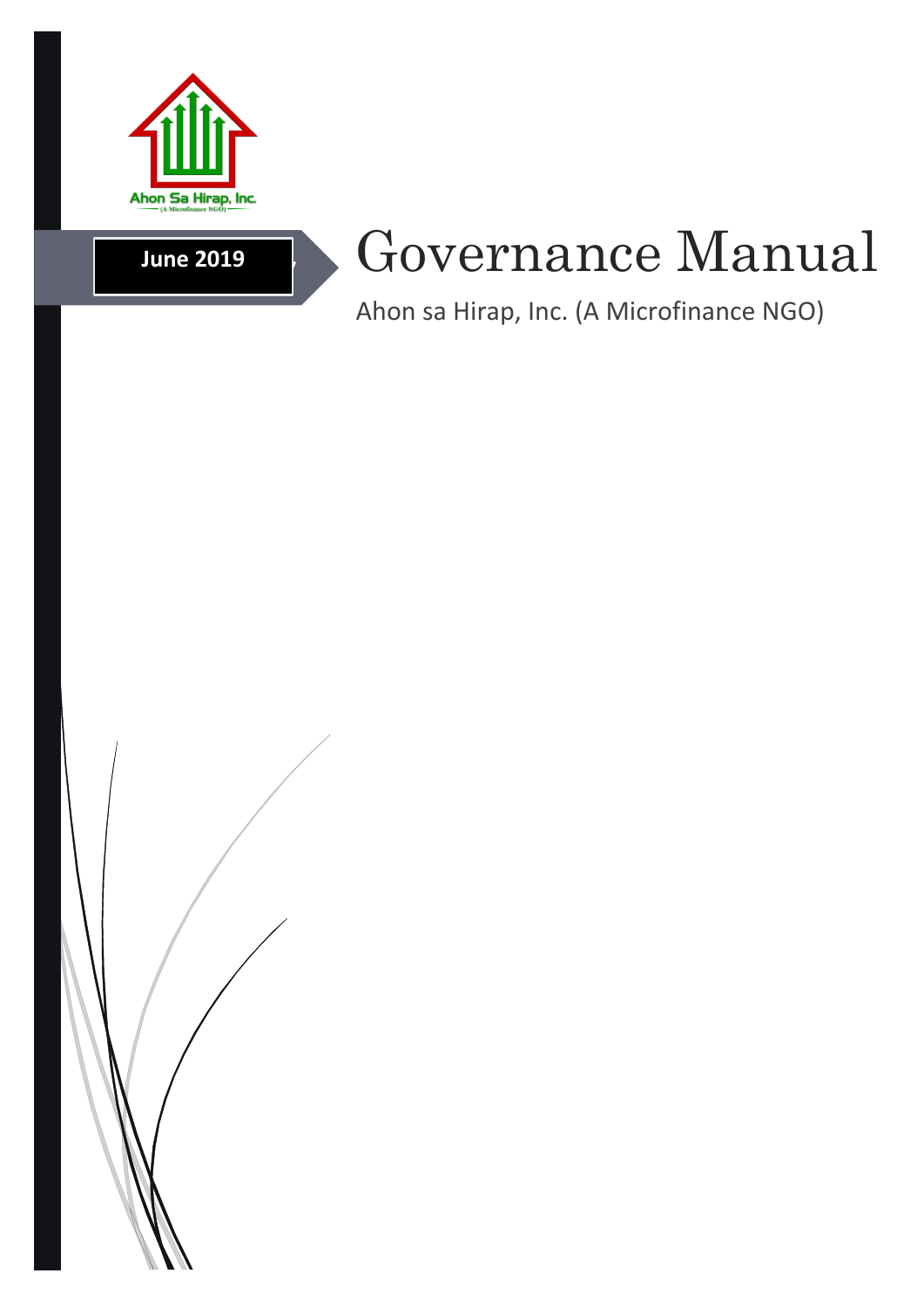# Contents

| ACKNOWLEDGMENT AND FINANCIAL INTEREST DISCLOSURE STATEMENT 5 |  |  |  |  |  |  |
|--------------------------------------------------------------|--|--|--|--|--|--|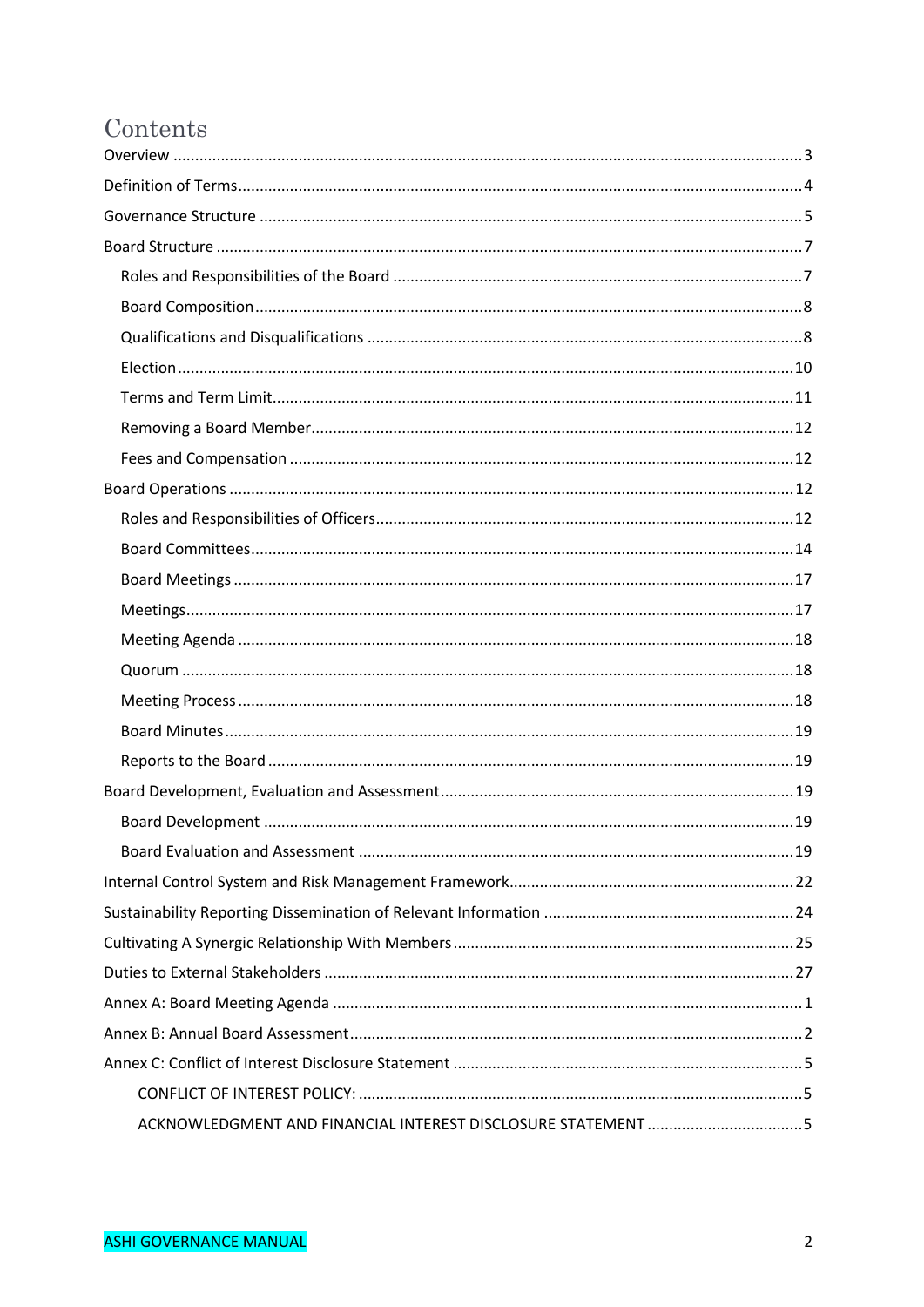# **Overview**

The ever-pressing and widespread problem of impoverishment in the Philippines motivated Prof. Generoso Octavio of the University of the Philippines, Los Baños (UPLB) to start an action-research project that eventually came to be known as Ahon sa Hirap, Inc. (ASHI). Initially funded as a grant by Asia Pacific Development Center (APDC) based in Malaysia, ASHI began its operations in January 1989. After two years, it was registered under the Securities and Exchange Commission (SEC) as a non-stock, non-profit, non-governmental organization (NGO). In 2018, ASHI amended its name to Ahon sa Hirap, Inc. (A Microfinance NGO) to comply with RA 10693.

ASHI is dedicated to the empowerment of marginalized women and their families to enable them to rise from all forms of poverty. Grounding its operations on the Grameen Bank approach pioneered by Professor Muhammad Yunus of Chittagong University in Bangladesh, ASHI offers non-collateralized loan arrangements that are made accessible to marginalized women. ASHI provides capital to clients to start their own income-generating enterprise, as well as access to employment opportunities.

A recent innovation is to serve farmers who till small farms, usually less than a hectare. ASHI intends to inspire these farmers to cluster together and to become agri-entrepreneurs.

ASHI is committed to a triple bottom line approach – social performance, financial sustainability and environmental consciousness.. In view of the goal of sustainable development, ASHI is conscious of the environmental impact of the institution and member activities.

ASHI has adopted the promulgated Code of Corporate Governance for microfinance NGOs, pursuant to the Microfinance Code (RA 10693) and its Implementing Rules and Regulations.

*VISION*

*A COMMUNITY OF SERVANT LEADERS GUIDING MARGINALIZED FAMILIES TOWARDS SOCIAL TRANSFORMATION AND PROSPERITY.*

*MISSION*

*TO PROVIDE HOLISTIC APPROACH TO TOTAL HUMAN AND ENVIRONMENTAL DEVELOPMENT.*

ASHI operates in the southern and northern peripheries of Metro Manila, the provinces of Laguna, Rizal, Quezon, Antique, Aklan, Capiz and Iloilo. ASHI offers three main financial products – micro-loans, micro-savings and micro-insurance, under partnership with external providers. The micro loans include general, microenterprise, agricultural, incentive, and special loans. ASHI's loan products are bundled with different funds that members contribute to - voluntary, compulsory, and special funds. Nonfinancial services include leadership training for center chiefs and group chairperson, financial education, and relief and rehabilitation projects.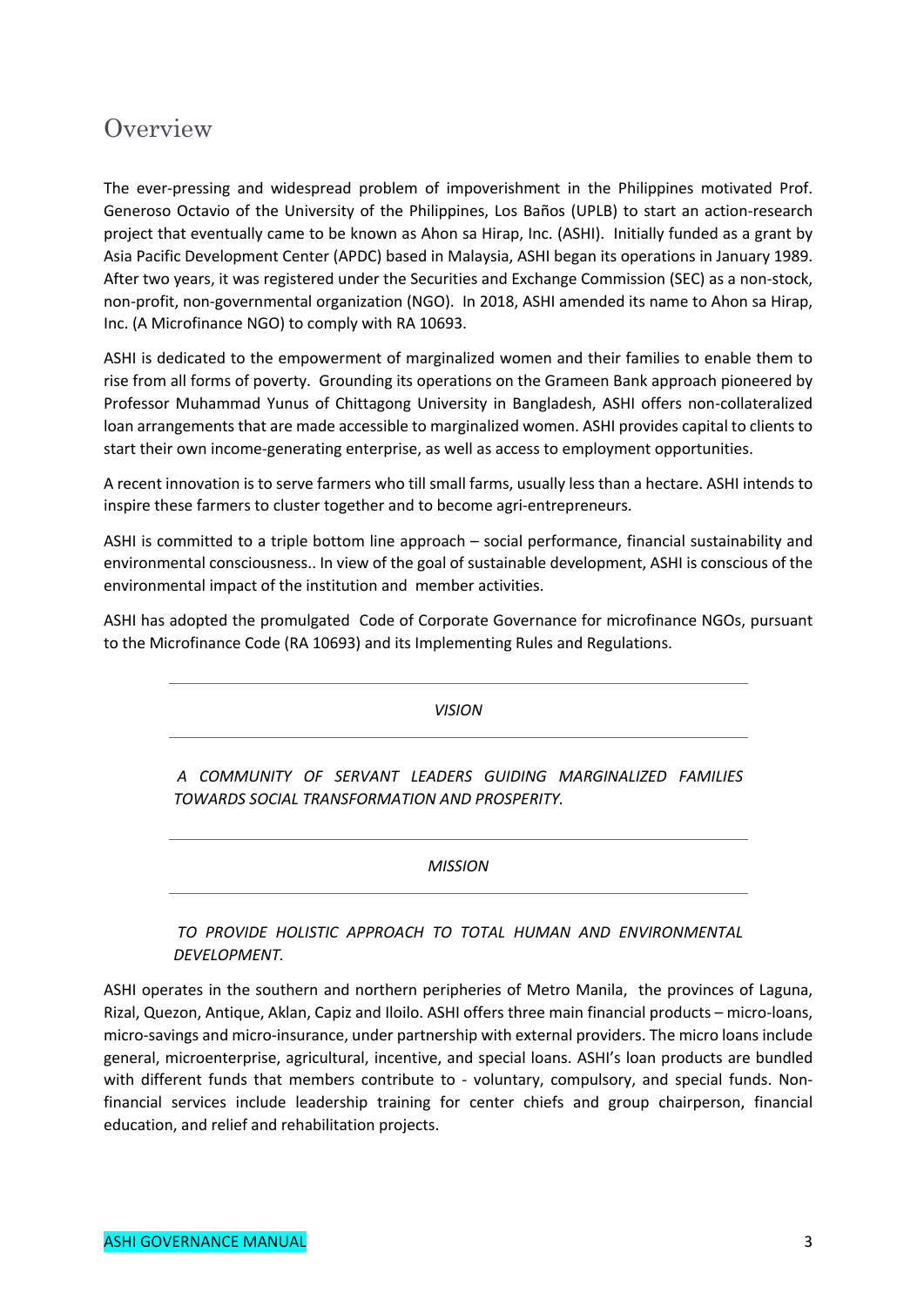# Definition of Terms

**Corporate Governance** – the system of stewardship and control to guide organizations in fulfilling their long-term economic, moral, legal and social obligations towards their stakeholders.

Corporate governance is a system of direction, feedback and control using regulations, performance standards and ethical guidelines to hold the Board and senior management accountable for ensuring ethical behavior – reconciling long-term customer satisfaction with shareholder value – to the benefit of all stakeholders and society.

Its purpose is to maximize the organization's long-term success, creating sustainable value for its shareholders, stakeholders and the nation.

**Board of Trustees** – the governing body elected by the members who is primarily responsible for the governance of the organization. This is composed of 6 elected enrolled members and 3 memberrepresentatives.

**Enrolled membership** – ASHI members consisting of committed members of Philippine society contributing to the functions of the organization and whose membership is confirmed by a majority (50%+1) of its Board of Trustees.

**Client membership** – ASHI regular members who avail of the services of ASHI and part of a group and a center.

**Member-Representative to the Board** – A Client-member who gets elected to represent the area in the selection of their representative to the Board of Trustees.

**Kabalikat member** – ASHI members who believe they are co-creator of the organization who possess the 10 qualities referred to in the article " Ano ang ibig sabihin ng Kabalikat sa ASHI?" and who are actively complying with the financial responsibility as ASHI Kabalikat member

**Management** – a group of executives given the authority by the Board of Trustees to implement the policies it has laid down in the conduct of the activities of the organization.

**Executive Trustee** (President) – a trustee who has executive responsibility of day-to-day operations of a part or the whole of the organization.

**Non-executive trustees** – a trustee who has no executive responsibility and does not perform any work related to the operations of the organization.

**Stakeholders** – any individual, organization or society at large who can either affect and/or be affected by the organization's strategies, policies, business decisions and operations, in general. This includes, among others, clients, creditors, employees, investors, as well as the government and community in which it operates.

**Center** – The smallest unit in ASHI operation composed of group of 5 members who gather and meet regularly once a week. This is usually composed of 7 to 12 groups.

**Branch**– Consist of centers as defined by the Operations Department. This is usually composed of 24 to 36 centers.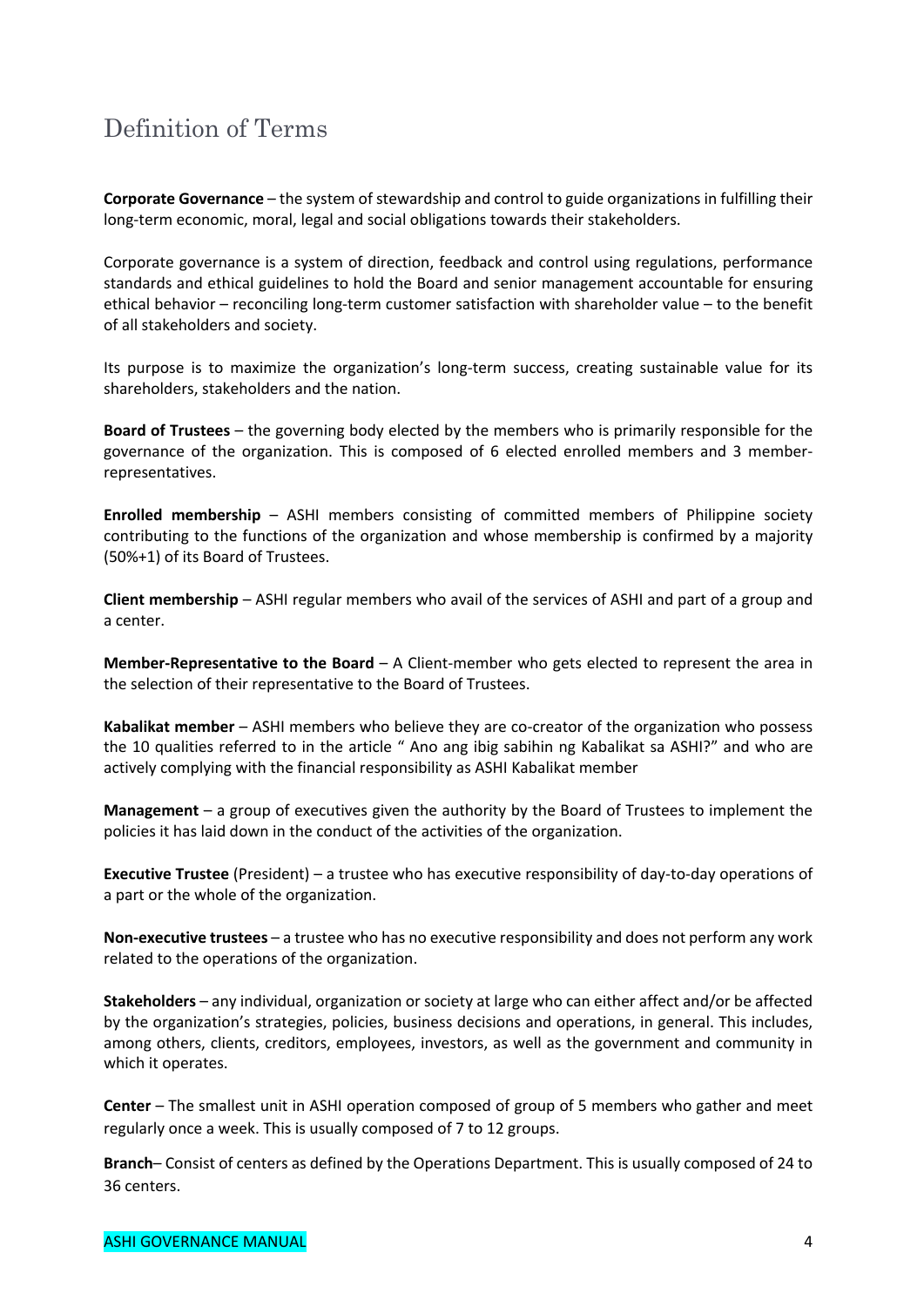**Area** – Composed of several branches as defined by the Operations Department. This usually covers 4 to 6 branches.

**Senior Management** – ASHI officers from top management to Department Head level.

**Regional Consultation** – A consultation meeting regularly done with the participation of ASHI members from the covered area. Regular agenda covered during this consultation include: presentation of issues affecting members; election of member-representatives to the Board; and providing forum for clientmembers feedback and resolution of concerns.

# Governance Structure



The Board of Trustees, the policy-making body of the organization, primarily responsible for good governance, is comprised of 9 voting members: 6 from the enrolled membership and 3 from memberclients.

Three Board Committees shall be created:

- 1. The Finance & Risk Committee
- 2. The Audit/Compliance Committee
- 3. The Governance & Nomination/Remuneration Committee

The Board Committees shall have their own charters outlining committee policies and operating guidelines.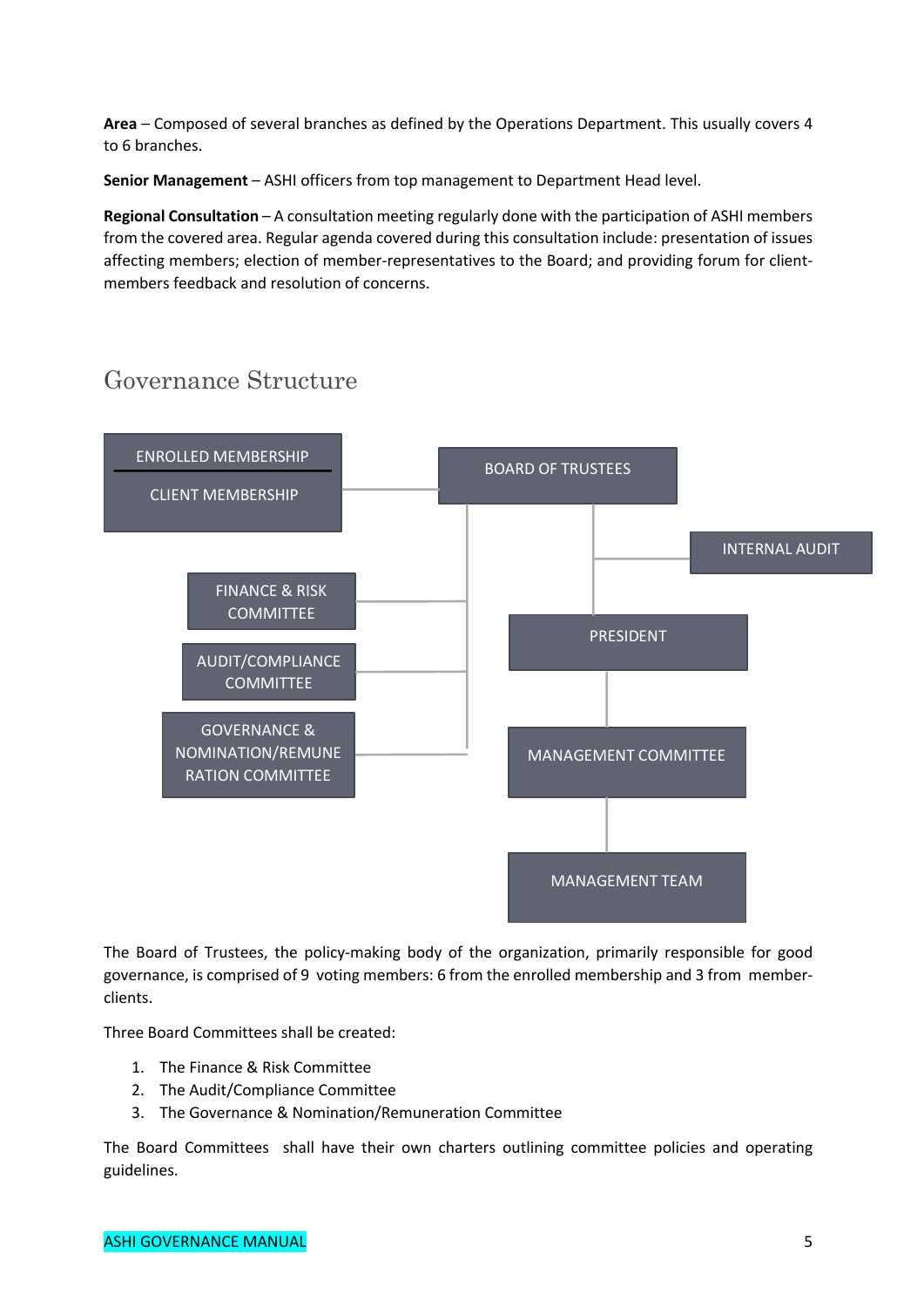The Management Committee is a collegial body that tackles top management issues, to assist the President in decision making especially on policy exceptions needing immediate action. This Committee is composed of the President, the Vice President, and Division Heads.

The Management Team is responsible for operational decision-making and formulates recommendations for policy changes. This is composed of the Department Heads, the Operations Managers, Area Managers and Branch Managers

The Internal Audit Unit checks on compliance with policies and procedures and the effectiveness of controls to ensure timely and accurate reports. It ensures that financial and non-fnancial standards adopted by the company are adhered to.

The Board of Trustees, Management, Officers and Employees of the Microfinance NGO hereby commit themselves to the principles and best practices contained in this Manual on Good Governance and acknowledge that the same shall aid in the fulfillment and realization of the organization's Vision, Mission and Social, Financial and Governance Goals. They also commit to protect the clients or beneficiaries they are serving.

This Manual shall formalize and institutionalize the principles of good governance in the whole organization.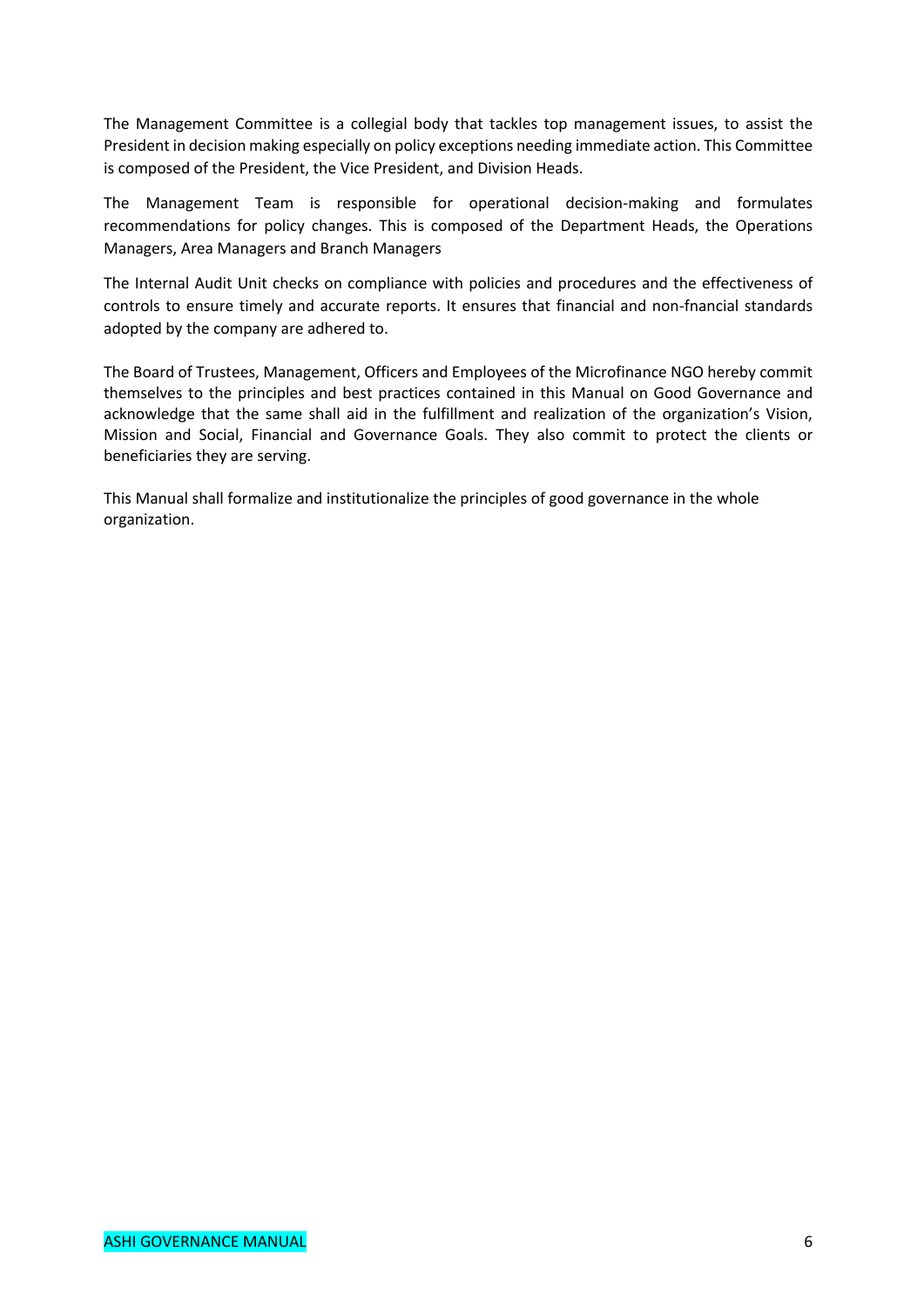# Board Structure

### Roles and Responsibilities of the Board

Compliance with the principles of good governance shall start with the Board of Trustees. The Board of Trustees (the "Board") is primarily responsible for the governance of the Organization. Corollary to setting the policies for the accomplishment of the organization's objectives, it shall provide an independent check on Management.

It shall be the Board's responsibility to foster long-term success of the organization and sustainability in a manner consistent with its fiduciary responsibility, which it shall exercise in the best interest of the organization, its members and other stakeholders. The Board shall conduct itself with utmost honesty and integrity in the discharge of its duties, functions and responsibilities.

The Board shall be headed by a competent and qualified Chairperson who shall be separate from the President/Executive Director. The roles and responsibilities of the Chairperson include, among others, the following:

- a. Makes certain that the meeting agenda focuses on strategic matters, including the overall risk appetite of the Microfinance NGO, considering the developments in the industry and regulatory environments, key social, financial and governance concerns, and contentious issues that will significantly affect operations;
- b. Guarantees that the Board receives accurate, timely, relevant, insightful, concise, and clear information to enable it to make sound decisions;
- c. Facilitates discussions on key issues by fostering an environment conducive for constructive debate and leveraging on the skills and expertise of individual trustees;
- d. Ensures that the Board sufficiently challenges and inquires on reports submitted and representations made by Management;
- e. Assures the availability of proper orientation for first-time trustees, governance training and continuing training opportunities for all trustees and key officers; and
- f. Makes sure that performance of the Board is evaluated at least once a year and discussed/followed up on.

The Board of Trustees shall conduct itself on a fully informed basis, in good faith, with due diligence and care, and in the best interest of ASHI and all its members and other stakeholders in the performance of, among others, the following duties and functions:

- 1. Oversee the development of and approve the Microfinance NGO's Vision, Mission, Social and Financial and Governance Goals (VMSFGG), focusing on the low income and marginalized sectors as target clientele;
- 2. Review the VMSFGG and monitor the implementation of the Goals, in order to sustain the organization's long-term viability;
- 3. Ensure compliance with all applicable laws and their mechanisms, such as on the Magna Carta for Women and all environmental laws;
- 4. Ensure and adopt an effective succession planning program for trustees and management to ensure the Microfinance NGO's sustainability and continued assistance to its chosen sector/community;
- 5. Set up rules/guidelines in case of cessation of any trustee from the Board;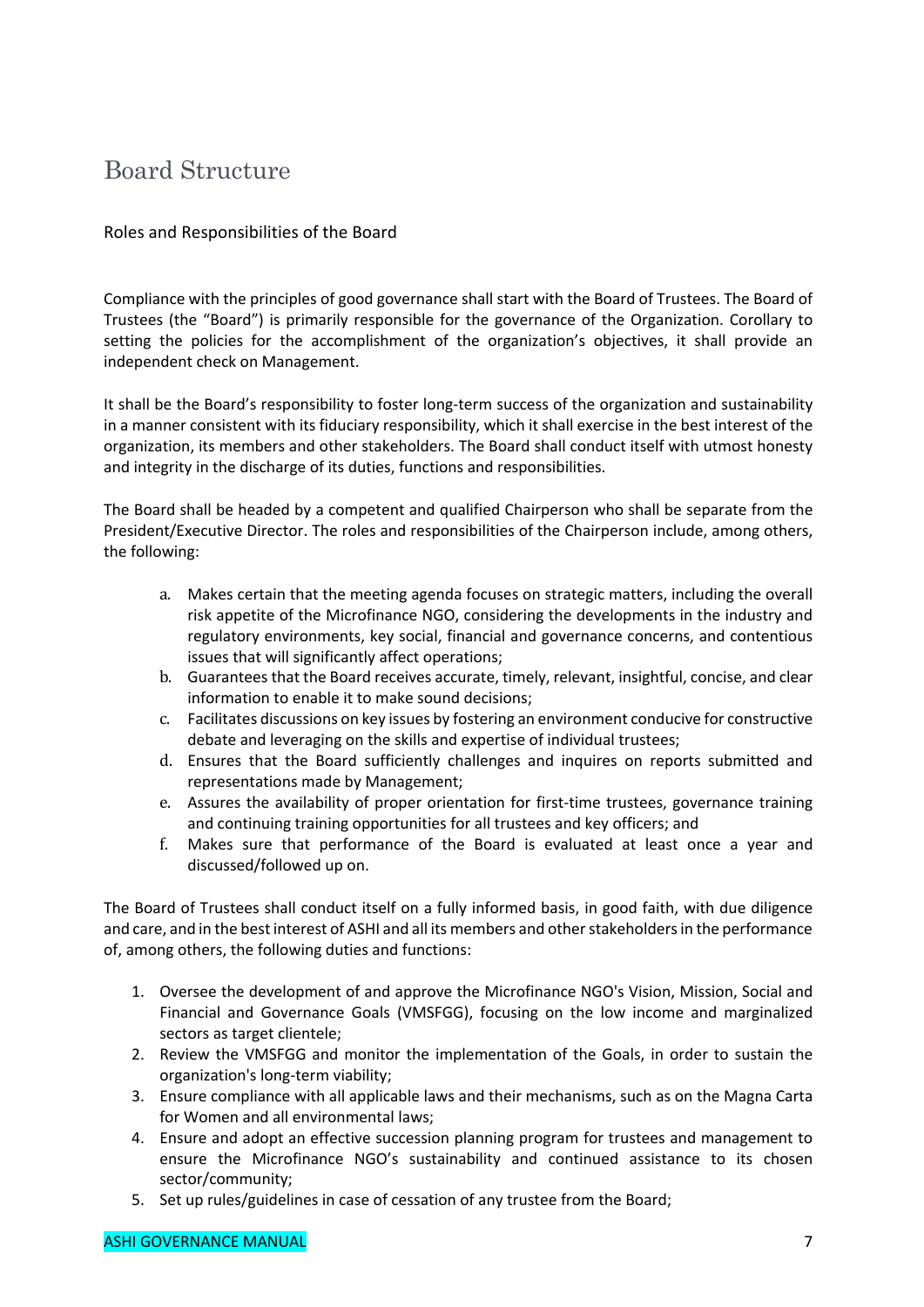- 6. Align the remuneration of management with the nature, objectives and long term interests of the Microfinance NGO;
- 7. Approve the selection and assessment of Key Management Officers;
- 8. Oversee that an appropriate internal control system is in place, including setting up a policy and mechanism for monitoring and managing potential conflicts of interest in situations and transactions of management, Board of Trustees and members;
- 9. Oversee that a sound risk management framework is in place to effectively identify, monitor, assess and manage key risks; and
- 10. Attend an orientation program for first-time trustees and relevant annual continuing training for all trustees and key officers.

# Board Composition

The Board of Trustees shall be composed of trustees with a collective working knowledge, experience or expertise that is relevant to ASHI and its Vision, Mission and Social, Financial and Governance Goals (VMSFGG). The Board shall constantly ensure that it has an appropriate mix of competence, expertise and concern for the poor and the marginalized, to fulfill its roles, responsibilities and social advocacies and shall consider diversity in terms of social consciousness, gender, age, ethnicity, culture, skills, competence and knowledge.

The Board of Trustees shall be composed of a majority of non-executive trustees who possess the necessary qualifications to effectively participate and help secure objective, independent judgement on ASHI's VMSFGG that would guide its activities. The Board shall be comprised of nine (9) members: six (6) voted from enrolled membership based on qualifications set by ASHI, three (3) elected by and representing the regular membership of ASHI.

# Qualifications and Disqualifications

To be eligible for membership in the Board, an enrolled member must possess the following:

- An enrolled member of ASHI for at least two (2) years
- Has working knowledge, experience or expertise that will enrich the diversity of the Board composition
- Be nominated by the Board of Trustees' membership
- Not connected with another MFI.
- Be of good moral character and adheres to a simple lifestyle in solidarity with the poor
- Not Holding an elective position in the government or have filed a certificate of candidacy for an elective position in the government
- Not be related to any member of the staff or the Board within the 4th degree of consanguinity or affinity
- Other qualifications as the MNRC may provide.

To be eligible for Member-representative to the Board, a client-member must possess the following:

- Have been an ASHI regular member for at least 2 years and a bonafide Kabalikat member
- Actually reside in the area represented for at least 2 years prior to her nomination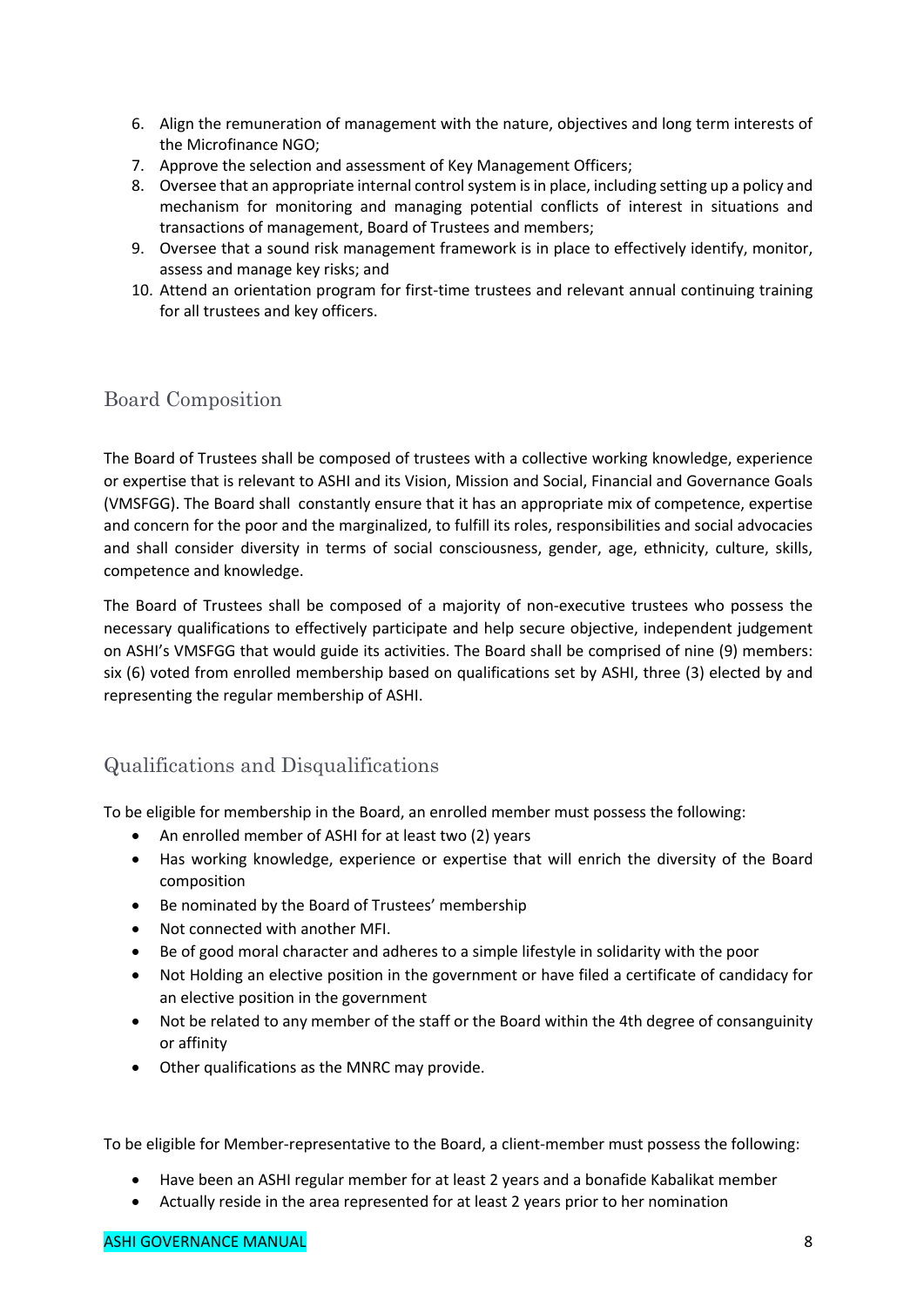- Be of good moral character and adheres to a simple lifestyle in solidarity with the poor
- Not Holding an elective position in the government or have filed a certificate of candidacy for an elective position in the government
- Not connected with another MFI
- Other qualifications as the MNRC may provide.

The following may be considered as grounds for the permanent disqualification of a trustee:

- a. Any person convicted by final judgment or order by a court, or competent administrative body of an offense involving moral turpitude, fraud, embezzlement, theft, estafa, counterfeiting, misappropriation, forgery, bribery, false affirmation, perjury or other fraudulent acts;
- b. Any person who has been adjudged by final judgment or order of the SEC, MNRC, BSP, court, or competent administrative body to have willfully violated, or willfully aided, abetted, counseled, induced or procured the violation of any provision of the Corporation Code, Securities Regulation Code or any other law, rule, regulation or order administered by the SEC or BSP;
- c. Any person judicially declared as insolvent;
- d. Any person found guilty by final judgment or order of a foreign court or equivalent financial regulatory authority of acts, violations or misconduct similar to any of the acts, violations or misconduct enumerated previously;
- e. Conviction by final judgment of an offense punishable by imprisonment for more than six years, or a violation of the Corporation Code committed within five years prior to the date of his election or appointment; and
- f. Other grounds as the SEC or MNRC may provide.

In addition, the following may be grounds for temporary disqualification of a trustee:

- a. Absence in more than fifty percent (50%) of all regular and special meetings of the Board during his incumbency, or any 12-month period during the said incumbency, unless the absence is due to illness/serious accident, death in the immediate family or out of the country. The disqualification should apply for purposes of the succeeding election;
- b. Dismissal or termination for cause as trustee of any publicly-listed company, public company, registered issuer of securities and holder of a secondary license from the Commission. The disqualification should be in effect until he has cleared himself from any involvement in the cause that gave rise to his dismissal or termination; and
- c. If any of the judgments or orders cited in the grounds for permanent disqualification has not yet become final.
- d. Other grounds as the MNRC may provide.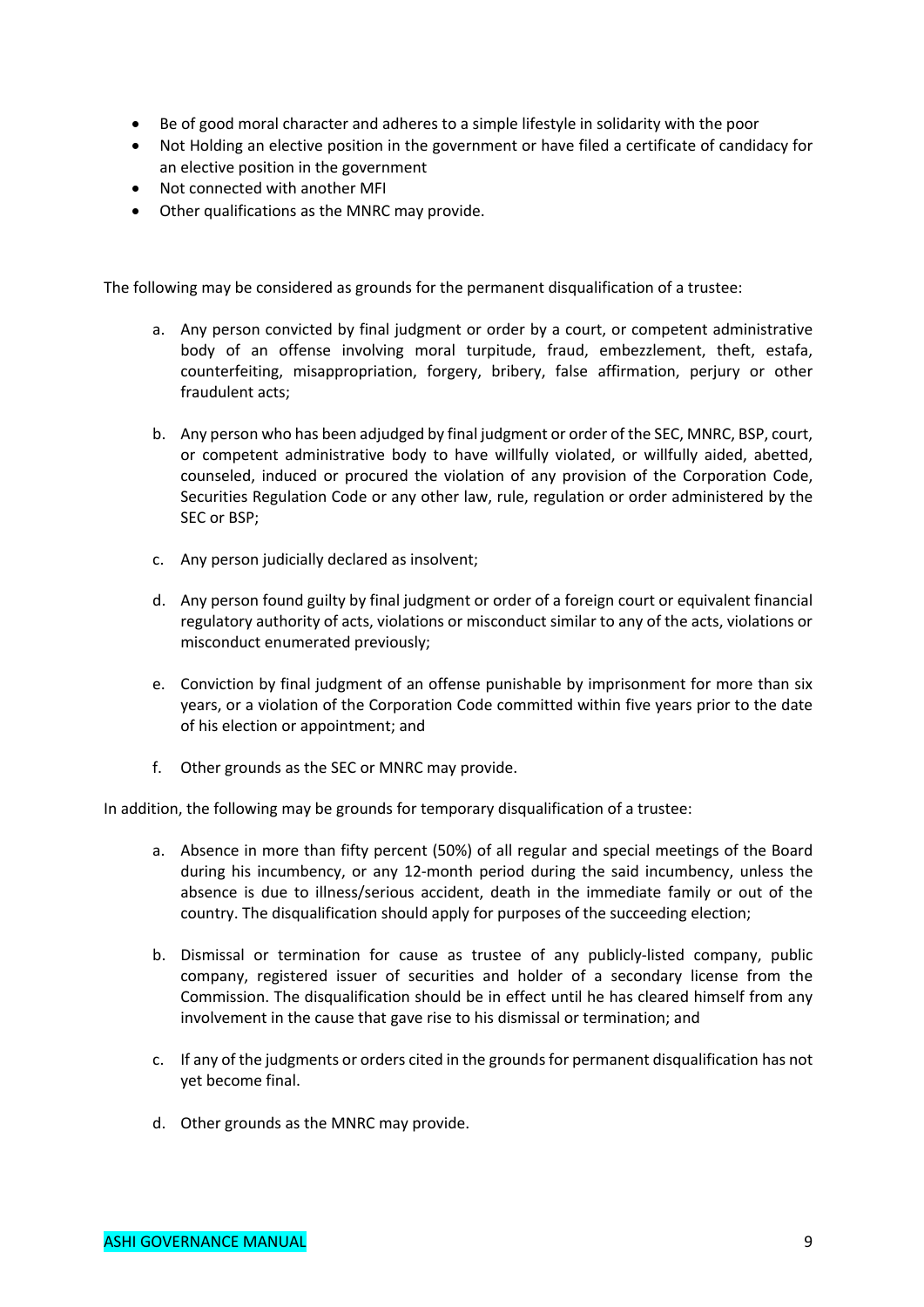### Election

#### **A. Election of the 6 trustees from enrolled members**

The process of board elections will begin with a nominee manifesting his/her consent in order to be considered a candidate. The candidacy must be evaluated by the Nomination Committee (majority nonexecutives) to determine whether the candidate possesses all the qualifications and none of the disqualifications provided for by the by-laws of by the rules and regulations of the organization.

The election of the Board Members shall be by secret ballot but this procedure may be changed as incumbent members may deem appropriate, reasonable, or practical.

The election shall be conducted every 9th day of April (Araw ng Kagitingan) of each year or nearest appropriate date.

The electorate body shall be composed of qualified enrolled members and member-representatives (the elected representatives of the regular membership).

#### **B. Election of Member-representatives:**

Each area shall elect a member-representative to the Board every three years. Member-representatives will have 3 seats in the ASHI Board of Trustees.

Phase 1: Election of an Area Member-representative

1. First, each Branch may nominate a candidate to this post. Selection will start from the center level who may nominate a qualified Kabalikat member. From the center nominees, the Branch will choose via secret voting, one candidate to vie for the Area Member-representative to the Board.

A masterlist of Branch Kabalikat members shall be prepared by the Branch Manager who will include only those who are updated with their annual Kabalikat dues. Such shall be forwarded to the Members Protection Department and shall become the basis of the Department in the preparation of election paraphernalia.

A Branch nominee shall be given a two month campaign period to go around the centers in the Area. The Branch Fund may be a source of financial support for this activity. Center leaders shall agree on the maximum budget (for transportation and meals plus a modest budget for campaign material) for the Branch nominee to use for her campaign, with the approval of the Area Manager. After the designated campaign period, the Branch shall elect its candidate.

2. From among the Branch candidates within an Area, members will elect their Area Memberrepresentative to the Board. One week before the scheduled regional consultation, all qualified Kabalikat members in each center will cast their vote during the center meeting that week. The DO shall be responsible to ensure that voting is conducted without duress. After casting their votes, each voter shall sign the masterlist indicating the serial number of the ballot. The DO shall also make sure that the sealed ballot box is secured when transferring from one center to another in his block during the election. At the end of the week, all sealed ballot boxes shall be turned over to the Branch Manager for safekeeping until the counting of the votes which will be done as part of regional consultation activities.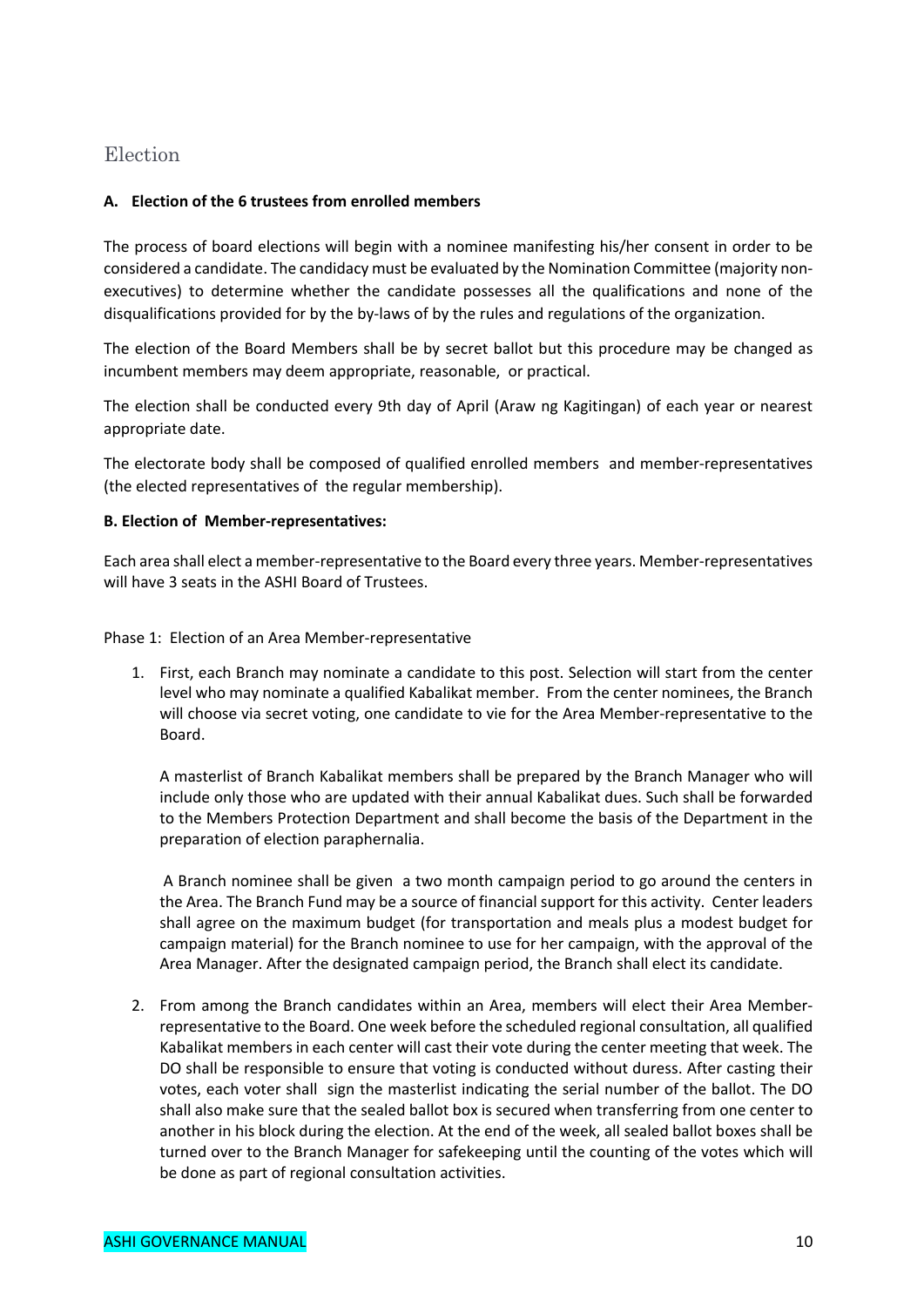- 3. Counting of votes to be done during the Regional Consultation Program with the president, shall be the responsibility of the Election Committee, as mandated. The Election Committee (EleCom) will be comprised of the incumbent and ex-officio Member-Representatives of other areas<sup>1</sup> and shall be chaired by the ASHI Vice President. The EleCom shall handle the counting of votes and endorse the winner to the President during the Regional Consultation. The EleCom shall be assisted by the Member's Protection Dept. (MPD) and the Internal Audit Unit during the counting of votes.
	- a. Each branch shall have a 3-member team composed of:
		- i. MPD staff (or a designated HO staff) posts in tally board
		- ii. Member-rep calls out name in ballot
		- iii. IAU staff (or designated HO staff when IAU staff has to be roving) will register in tally sheet as vote is called out
	- b. Watchers may be allowed during the counting of the votes, but only to a maximum of one watcher per branch for each candidate.
	- c. The result of the counting shall be signed by the members of the 3-member team and submitted to the MPD Head who will consolidate with the IAU staff the summary sheet (with updating at the Tally Board).
	- d. The final duly signed consolidated tally sheet shall be submitted by the MPD Head and the IAU staff to the VP.
	- e. The VP endorses the results to the President.

Phase 2: Election of the 3 Member-representatives who will attend Board Meetings

- a. The elected Area Member-representatives shall be convened per region for an initial orientation of their role and mandates.
- b. All of the elected Area Member-representatives shall meet to select among themselves who will attend the Board Meetings
- c. Thereafter, the Area member-representatives shall meet or do tele-conferencing before a Board Meeting to discuss the salient points and issues to bring to the meeting.

The regular membership shall provide for the qualifications and disqualifications of their representatives in the Board of Trustees as they deem wise.

# Terms and Term Limit

Elected members to the Board shall serve for a term of three years.

Membership in the Board shall be limited to three consecutive terms after which a cooling off period of at least one year shall be imposed before a Board Trustee can be allowed to run again. If elected, the Trustee shall be allowed to serve another 3 terms.

Service in a Board for a long duration may impair a trustee's ability to act independently and objectively. Hence, after serving continuously for nine (9) years, the trustee shall have a cooling-off period to distance himself/herself from the organization and to prevent an entrenched Board.

Replacement for an exiting Board Member shall serve for the unexpired term only.

ASHI GOVERNANCE MANUAL 2008 AND 2009 11 AND 2009 11 AND 2009 11 AND 2009 11 AND 2009 11 AND 2009 11 AND 2009 1  $\overline{1}$  $1$  A kabalikat member is a bonafide ASHI member who has accepted to be a co-creator of the organization and has demonstrated financial discipline.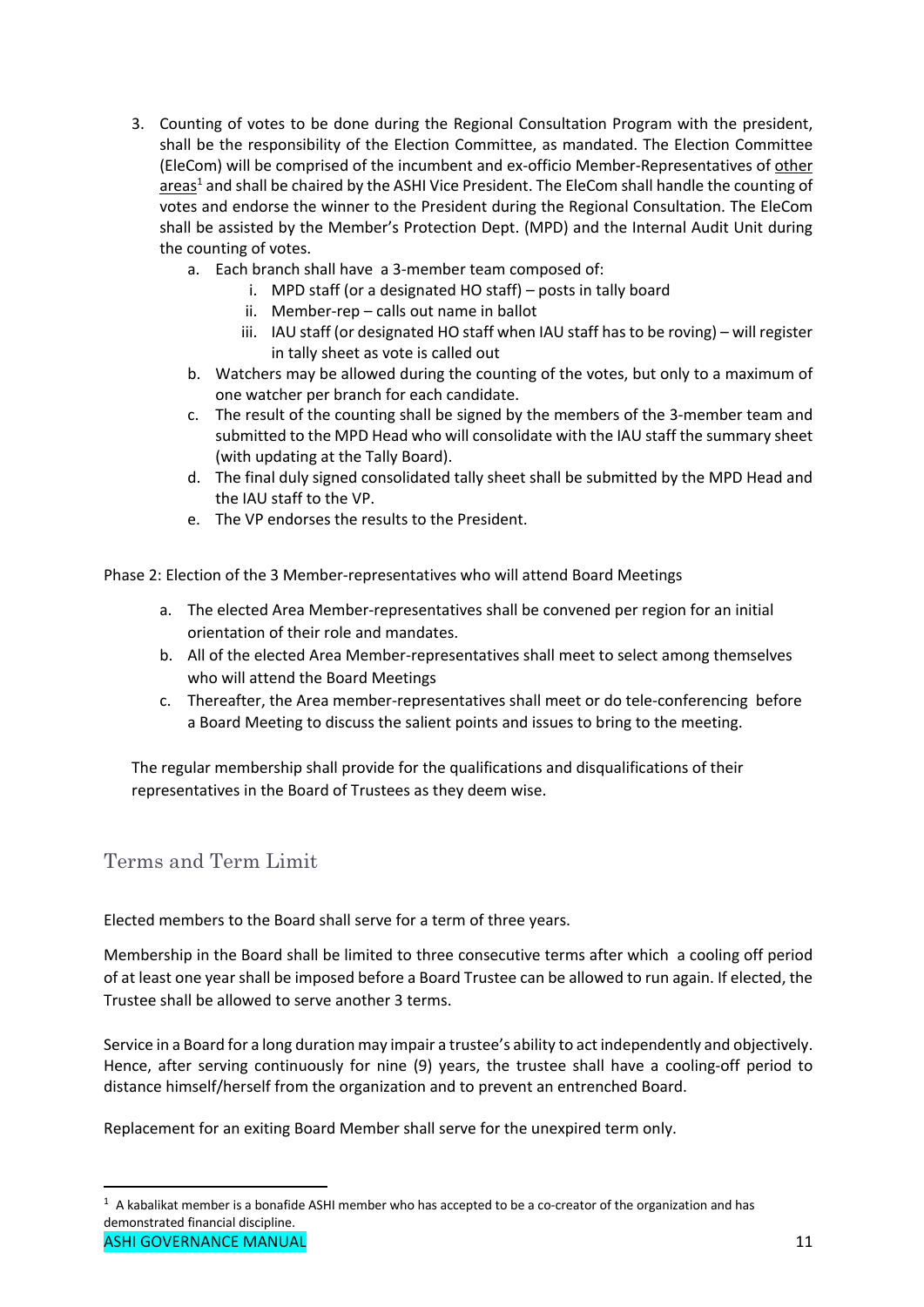# Removing a Board Member

Removal of a Board member will require the affirmative vote of majority of the membership (50% + 1). Grounds for removal include the following: conflict of interest, misrepresentation, any criminal offense punishable by law, and/or by an explicit, official request of the institution represented by the trustee. Absenteeism in board meetings can be discussed with the concerned member whether he/she wants to continue serving in the Board and/or take a leave or resign.

### Fees and Compensation

No fees, honorarium or any form of compensation shall be given to any member during their term. However, reasonable transportation allowance shall be given for every board meeting attended.

# Board Operations

# Roles and Responsibilities of Officers

#### *President*

The President shall be the chief executive officer who leads the management staff. He/She shall be responsible for the following:

- a. The president shall implement all resolutions and decision of the Board of Trustees
- b. The president advises the Board on the establishment of Board Committees and their terms of reference
- c. The president is responsible for directing and overseeing all the activities of the organization
- d. The president shall submit to the members at the annual meeting, the audited Financial Statement, and annual report of the activities of the organization. The president shall obliged to submit other reports the board may require. He/She shall present to the Board of Trustees an annual Budget and from time to time, other related financial reports.
- e. The president shall accept other responsibilities and perform other duties as instructed by the Board of Trustees. In case of incapacity, the Board shall appoint a suitably qualified person.

#### *Secretary*

The Board shall be assisted in its duties by a Corporate Secretary, who shall annually attend relevant trainings, including those on good governance.

The Corporate Secretary is primarily responsible to the Organization and not to its Chairman or President/ Executive Director. He/she has, among others, the following duties and responsibilities: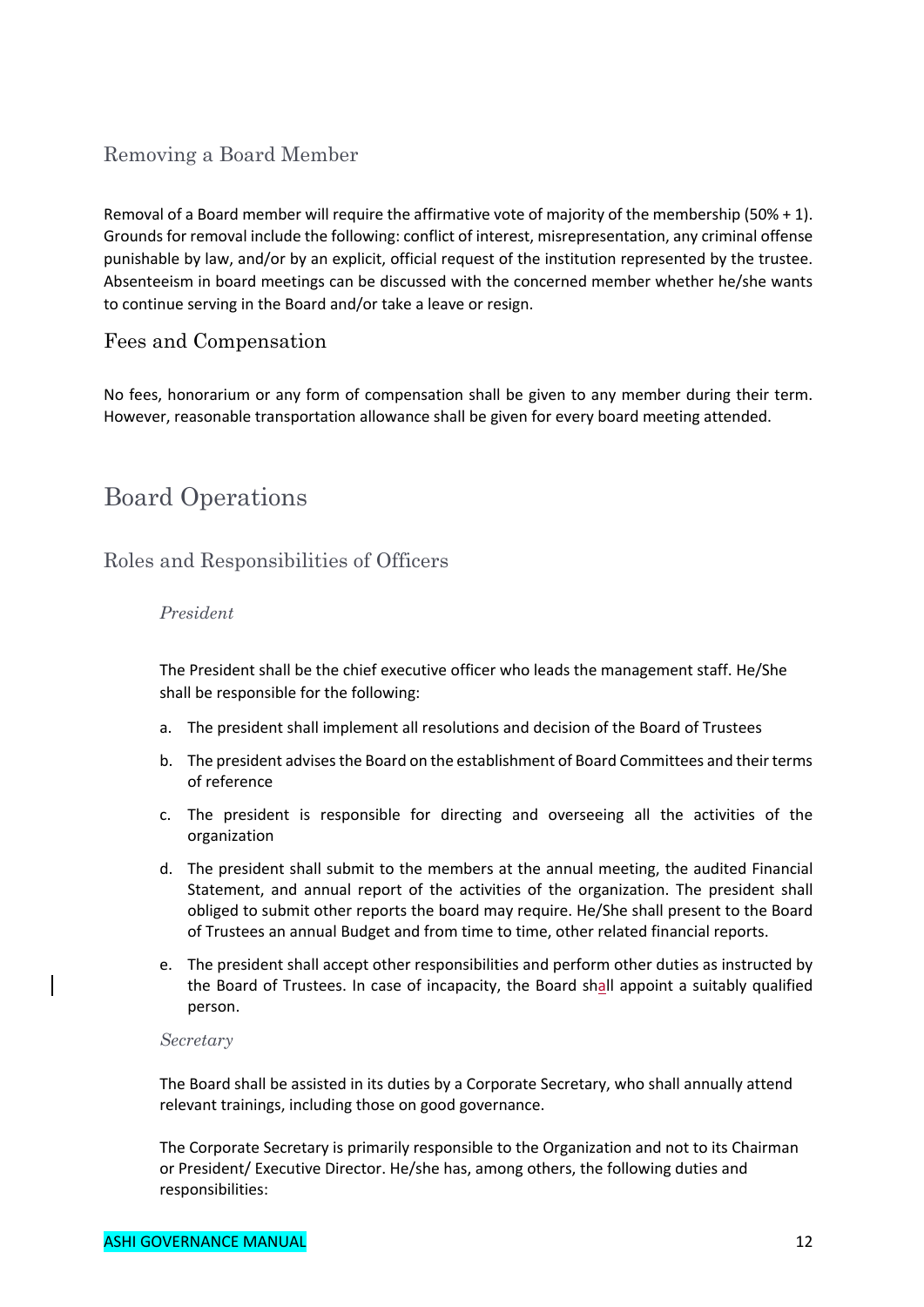- a. Assists the Board and the Board committees in the conduct of their meetings, including preparing an annual schedule of Board and committee meetings and the annual Board calendar, and assisting the Chair of the Board and Committees in setting the agenda for their meetings;
- b. Safekeeps and preserves the integrity of the minutes of the meetings of the Board and its committees, as well as other official records of the organization;
- c. Keeps abreast on relevant laws, regulations, all governance issuances, relevant industry developments and operations of the Microfinance NGO, and advises the Board and the Chairman on all relevant issues as they arise;
- d. Works fairly and objectively with the Board, Management and members and contributes to the flow of information between the Board and management, the Board and its committees, and the Board and its stakeholders, including members;
- e. Advises the Board on the establishment of Board committees and their terms of reference;
- f. Notifies members of the Board of meetings, in accordance with the By-Laws, informs them of the agenda of their meetings at least five (5) working days in advance, and ensures that the members have before them accurate information that will enable them to arrive at intelligent decisions on matters that require their approval;
- g. Attends all Board meetings, except when justifiable causes, such as illness, death in the immediate family and serious accidents, prevent him/her from doing so;
- h. Performs required administrative functions;
- i. Ensures compliance with the By-Laws;
- j. Performs such other duties and responsibilities as may be provided by the SEC and Microfinance NGO Regulatory Council (MNRC); and
- k. Performs the above duties in a timely manner.

The Secretary shall give the notices required by law and keep minutes of all the meetings of the Board of Trustees. The Secretary shall be responsible for keeping the seal of the corporation and affix the seal to any paper or instrument requiring the same.

He/she shall be responsible for safe custody of the correspondence files of the board. The Secretary shall maintain the Members' Register of the organization. He/she shall also perform all such duties and work as the BOT may assign from time to time.

#### *Treasurer*

The Treasurer shall be responsible for the management of funds of the organization. He/she shall be responsible in ensuring the keeping of the books of accounts and whenever required account for the financial condition of the corporation and all transactions made.

He/she shall comply with all accounting standards and other relevant standards in the preparation of financial reports.

#### *Auditor*

The Auditor has the following duties and responsibilities:

- a. Ensure standards in financial reporting are complied with
- b. Sign off on financial statements after thorough review.
- c. Meet with external and internal auditors on a regular basis.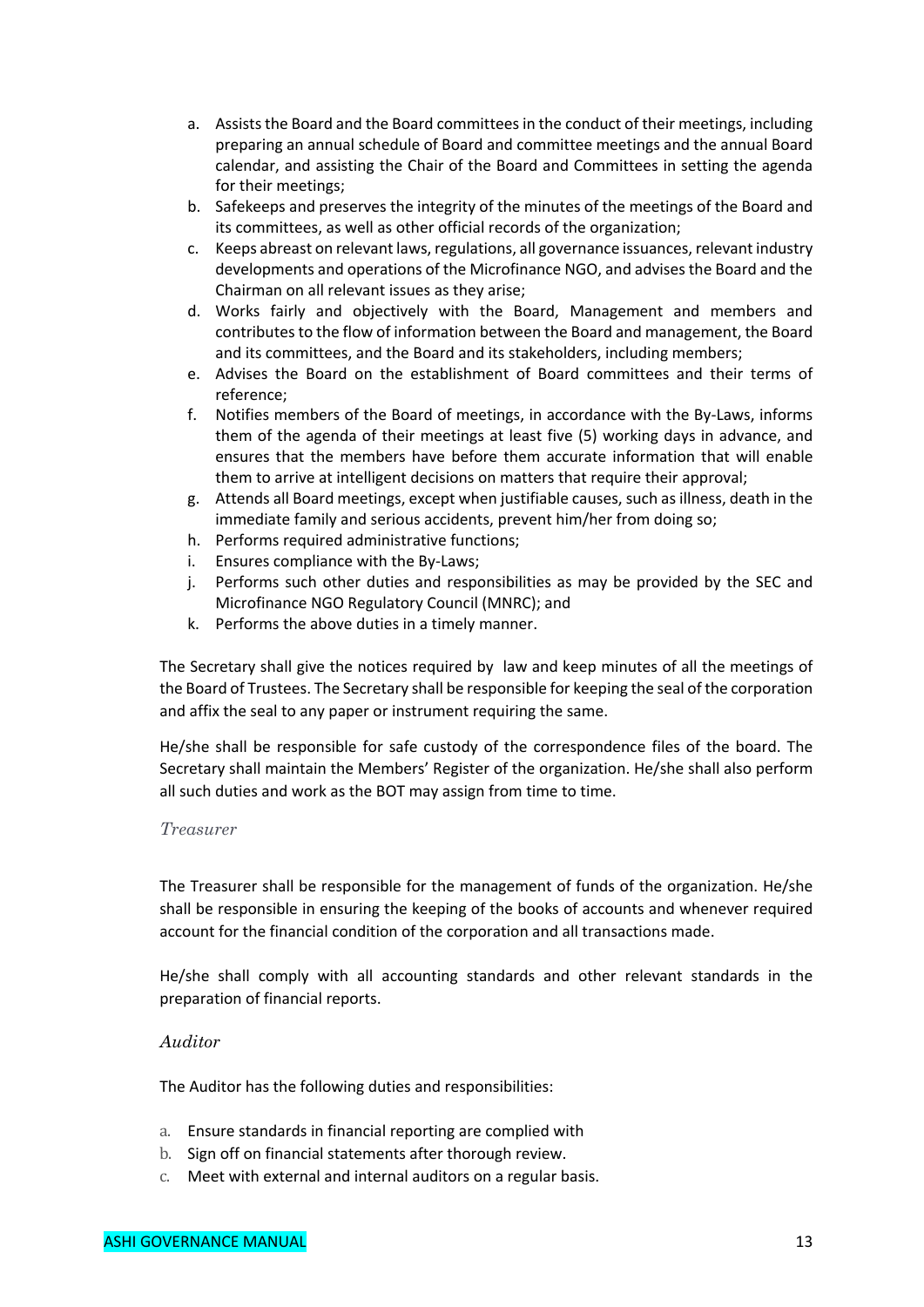#### *Audit / Compliance Officer*

The Board shall be assisted in its duties by an Audit/Compliance Officer, who shall annually attend relevant trainings, including those on good governance.

The Audit/Compliance Officer is a member of the Organization's management team in charge of compliance function. Similar to the Corporate Secretary, he/she is primarily liable to the Organization and not to its Chairman or President/Executive Director.

He/she has, among others, the following duties and responsibilities:

- a. Ensures proper onboarding of new trustees and key officers (i.e., orientation on the Organization's Vision, Mission and Social, Financial and Governance Goals, Charter, Articles of Incorporation and By-Laws, among others);
- b. Monitors, reviews, evaluates and ensures the compliance by the Organization, its officers and trustees with the relevant laws, this Code, rules and regulations including established social and financial performance standards and all governance issuances of regulatory agencies;
- c. Reports violations to the Board and recommends the imposition of appropriate disciplinary action;
- d. Ensures the integrity and accuracy of all documentary submissions to regulators;
- e. Appears before the SEC or MNRC when summoned in relation to compliance with regulatory requirements;
- f. Identifies possible areas of compliance issues and works towards the resolution of the same;
- g. Ensures the attendance of Board members and key officers to relevant trainings; and
- h. Performs such other duties and responsibilities as may be provided by the SEC and MNRC.

# Board Committees

Board committees shall be set up to the extent possible to support the effective performance of the Board's functions, particularly with respect to audit, finance and risk and other key governance concerns, such as nomination and remuneration. The composition, functions and responsibilities of all committees established shall be contained in a publicly available Committee Charter.

The Board of Trustees may create, from time to time, committee or committees as necessary in the implementation of the goals and strategic plans of the organization. Such committees shall exercise certain powers and perform its functions and duties as prescribed by the Board of Trustees. Members of these committees which are not vested with the powers or duties considered as duties of the Board of Trustees need not be members of the Board of Trustees, but should be part of ASHI.

#### *Board Audit / Compliance Committee*

The Board shall establish an Audit/Compliance Committee to enhance its oversight capability over the organization's financial reporting, internal control system, internal and external audit processes, and compliance with applicable laws and regulations. The committee shall be composed of at least three appropriately qualified non-executive trustees: at least one member shall have relevant background in social welfare and at least one member shall have relevant background, knowledge, skills, and/or experience in the areas of accounting, auditing and finance.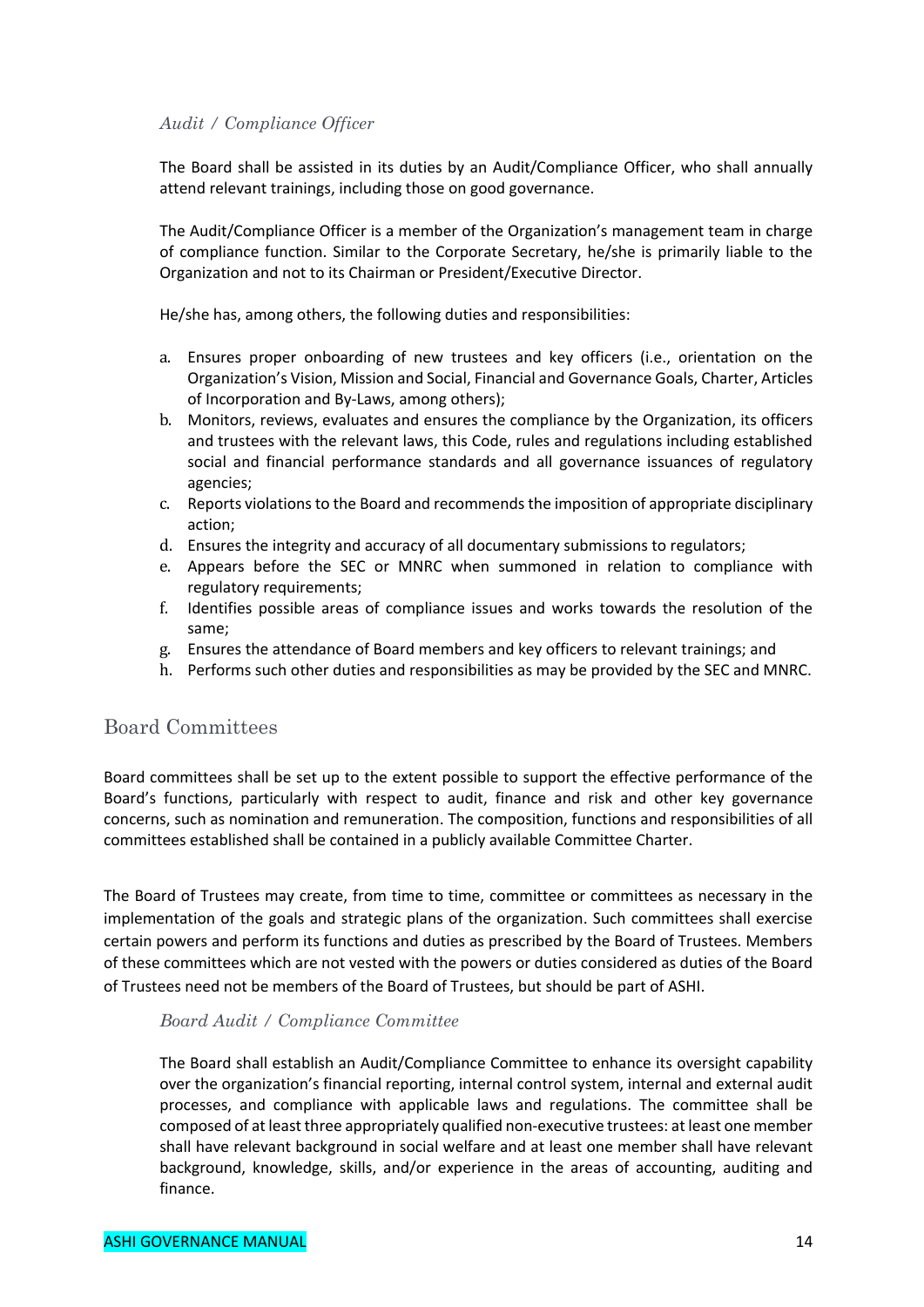The Audit/Compliance Committee has the following duties and responsibilities, among others:

- a. Monitors and evaluates the adequacy and effectiveness of the Organization's internal control system, integrity of financial reporting, and security of physical and information assets. Well-designed internal control procedures and processes that will provide a system of checks and balances should be in place in order to (a) safeguard the organization's resources and ensure their effective utilization, (b) prevent occurrence of fraud and other irregularities, (c) protect the accuracy and reliability of the organization's financial data, (d) ensure compliance with applicable laws and regulations, and (e) ensure compliance with social, financial and governance standards;
- b. Prior to the commencement of the audit, discusses with the External Auditor the nature, scope and expenses of the audit, and ensures the proper coordination if more than one audit firm is involved in the activity to secure proper coverage and minimize duplication of efforts;
- c. Evaluates and determines the non-audit work, if any, of the External Auditor, and periodically reviews the non-audit fees paid to the External Auditor in relation to the total fees paid to him and to the organization's overall consultancy expenses. The committee should disallow any non-audit work that will conflict with his duties as an External Auditor or may pose a threat to his independence<sup>2</sup>.
- d. Reviews and approves the Annual Financial Statements before their submission to the Board, with particular focus on the following matters:
	- Any change/s in accounting policies and practices
	- Areas where a significant amount of judgment has been exercised
	- Significant adjustments resulting from the audit
	- Going concern assumptions
	- Compliance with accounting standards
	- Compliance with tax, legal and regulatory requirements
- e. Reviews the disposition of the recommendations in the External Auditor's management letter;
- f. Performs oversight functions over the organization's Internal and External Auditors. It ensures the independence of Internal and External Auditors, and that both auditors are given unrestricted access to all records, properties and personnel to enable them to perform their respective audit functions;
- g. Coordinates, monitors and facilitates compliance with laws, rules and regulations; and
- h. Recommends to the Board the appointment, reappointment, removal and fees of the External Auditor, duly accredited by the Commission, who undertakes an independent audit of the organization, and provides an objective assurance on the manner by which the financial statements should be prepared and presented to the stakeholders.

The Audit/Compliance Committee meets with the Board at least every once a year without the presence of management.

ASHI GOVERNANCE MANUAL 25 ANNO 2022 - 2022 - 2032 - 2043 - 2044 15 ANN 2032 - 2044 15 ANN 2032 - 2044 15 ANN 2  $\overline{2}$ <sup>2</sup>As defined under the Code of Ethics for Professional Accountants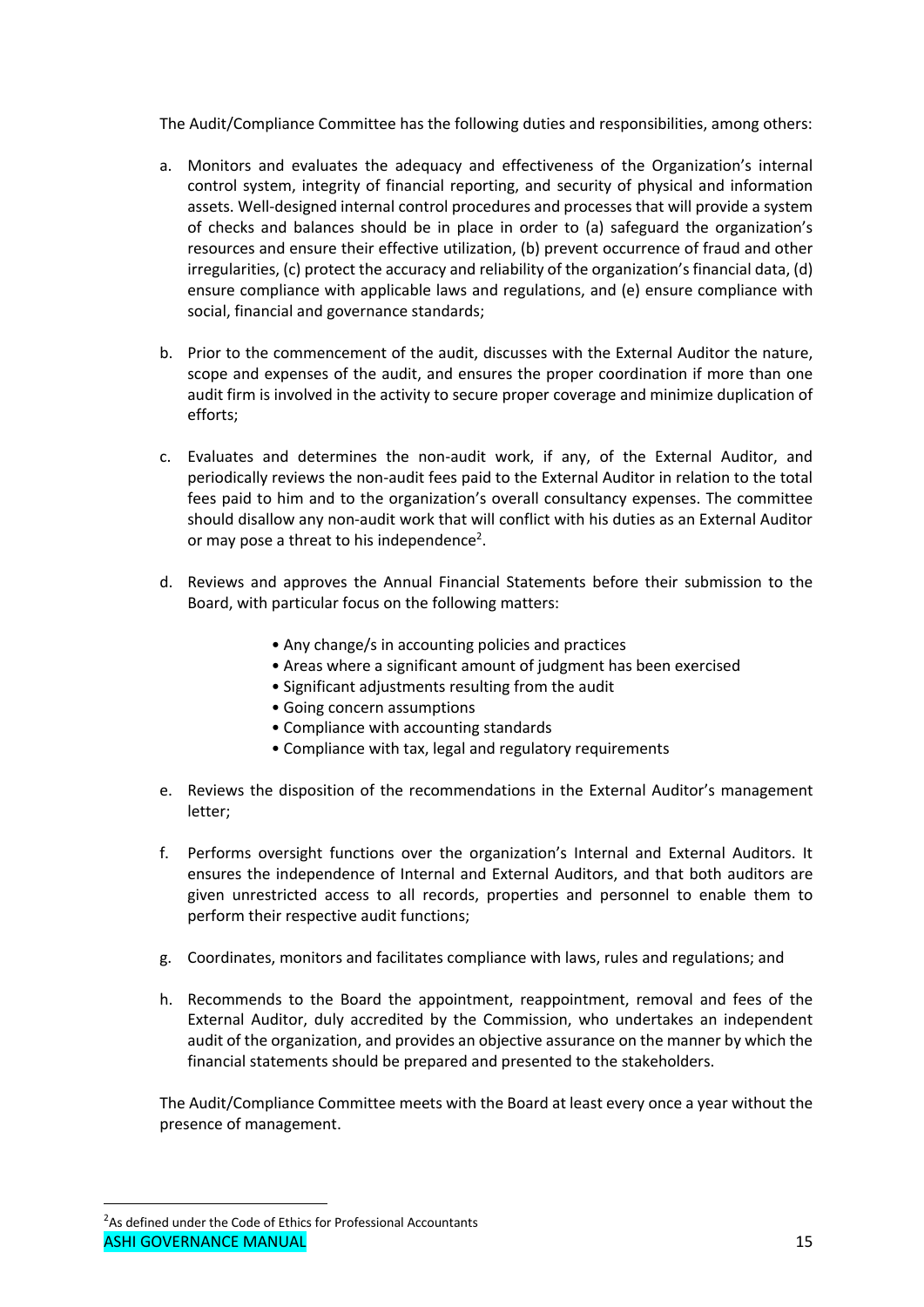#### *Governance and Nomination/Remuneration Committee*

The Board shall establish a Governance Committee to assist the Board in the performance of its good governance responsibilities, including the functions of a Nomination/Remuneration Committee. It shall be composed of at least three members.

The Governance and Nomination/Remuneration Committee (GNRC) is tasked with ensuring compliance with and proper observance of good governance principles and practices. It has the following duties and functions, among others:

- a. Oversees the implementation of the governance framework and periodically reviews the said framework to ensure that it remains appropriate in light of material changes to the ASHI's VMSFGG and strategy, as well as its regulatory environment;
- b. Oversees the periodic performance evaluation of the Board, its committees and management, and conducts an annual self-evaluation of its performance;
- c. Ensures that the results of the Board evaluation are shared, discussed, and that concrete action plans are developed and implemented to address the identified areas for improvement;
- d. Recommends continuing education/training programs for trustees, assignment of tasks/projects to board committees, succession plan for the board members and management, and remuneration packages for management;
- e. Adopts good governance policies and ensures that these are reviewed and updated regularly, and consistently implemented in form and substance;
- f. Determines the nomination and election process for the organization's trustees and has the special duty of defining the general profile of board members that the ASHI may need and ensuring appropriate knowledge, competencies and expertise that complement the existing skills of the Board; and
- g. Establishes a formal and transparent procedure to develop a policy for determining the remuneration of management that is consistent with the ASHI's culture and strategy as well as its VMSFGG.

#### *Board Finance and Risk Committee*

The Finance and Risk Committee of the board of directors of ASHI shall consist of three directors: at least one member has relevant knowledge, experience in finance, and at least one has relevant knowledge and experience in risk management. Members of the committee shall be appointed by the board upon the recommendation of the Governance and Nomination/Remuneration Committee.

The purpose of the committee shall be to assist the board in its oversight of ASHI's management of key risks, including strategic and operational risks, as well as the guidelines, policies and processes for monitoring and mitigating such risks.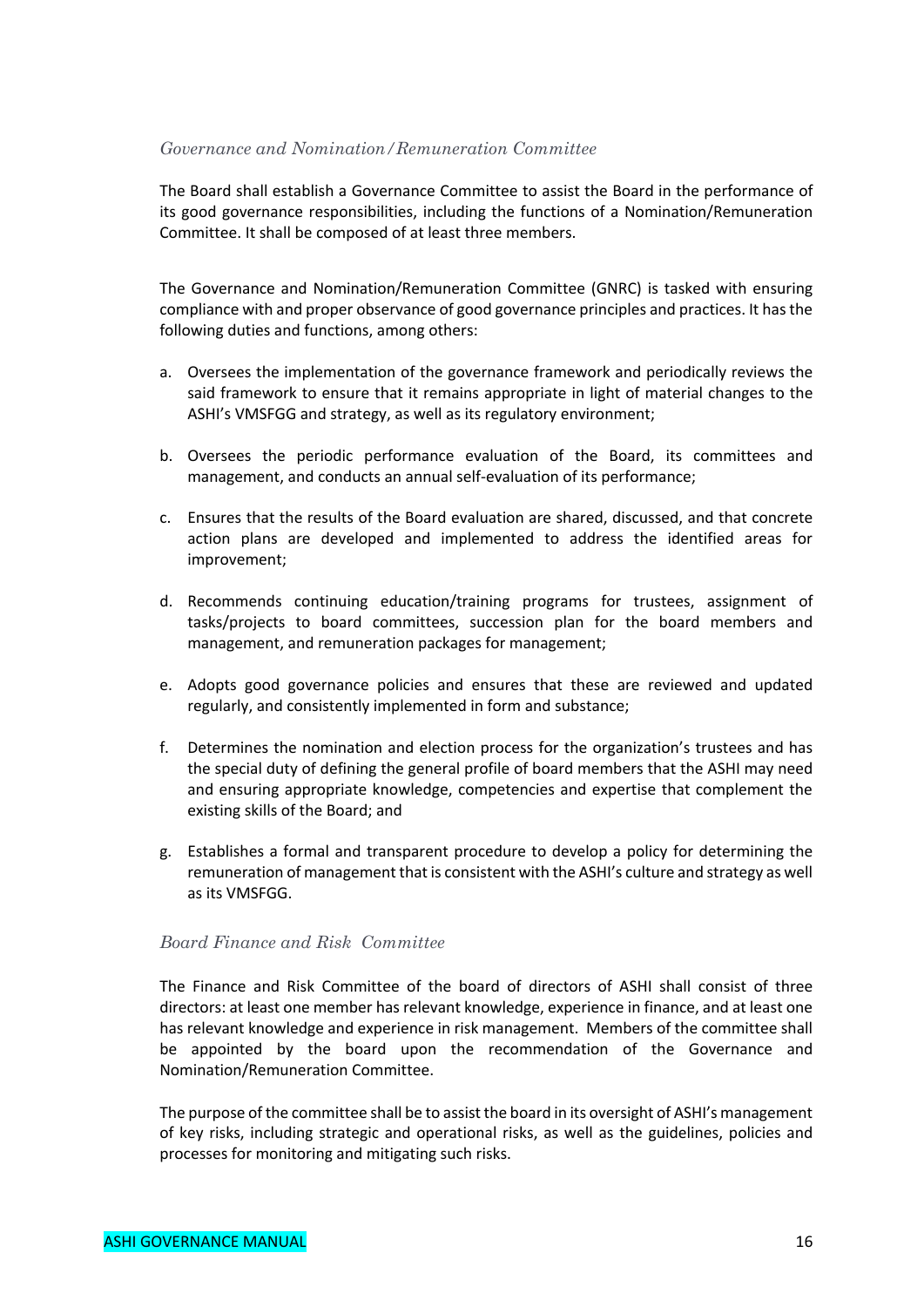The chairman of the committee shall coordinate with the chairman of the Audit/Compliance Committee to assist the latter in its review of the Company's risks that have been delegated to the Audit/Compliance Committee in its charter.

Risk assessment and risk management are the responsibility of the Company's management. The committee has an oversight role and in fulfilling that role, it relies on the reviews and reports described below.

The Finance and Risk Committee is tasked with the review of the organization's financial affairs and the determination and management of risk. It has the following duties and responsibilities, among others:

- a. Reviews and recommends to the Board the annual budget and the business plan proposed by the Executive Director/General Manager/President;
- b. Authorizes investment policy;
- c. Authorizes acceptable accounting and disbursement procedures for all funds under the jurisdiction of the organization;
- d. Develops, implements and evaluates a risk management plan that would ensure proper determination, assessment and management of any relevant risks to the Organization. The risk management plan should contain the following elements: (a) common language or register of risks, (b) well-defined risk management goals, objectives and oversight, (c) uniform processes of assessing risks and developing strategies to manage prioritized risks, (d) designing and implementing risk management strategies, and (e) continuing assessments to improve risk strategies, processes and measures;
- e. Advises the Board on its risk appetite levels and risk tolerance limits;
- f. Reviews at least annually the organization's risk appetite levels and risk tolerance limits based on changes and developments in the microfinance industry, the regulatory framework, the external economic and business environment, and when major events occur that are considered to have major impacts on the organization;
- g. Assesses the probability of each identified risk becoming a reality and estimates its possible significant financial impact and likelihood of occurrence. Priority areas of concern are those risks that are the most likely to occur and to impact the performance and stability of the Microfinance NGO;
- h. Provides oversight over Management's activities in managing credit, operational, legal and other risk exposures of the organization. This function includes regularly receiving information on risk exposures and risk management activities from Management;
- i. Approves the Business Continuity Plan (BCP) prepared by management; and
- j. Reports to the Board on a regular basis, or as deemed necessary, the organization's material risk exposures, the actions taken to reduce the risks, and recommends further action or plans, as necessary.

### Board Meetings

### Meetings

The Board shall meet regularly once per quarter on the second Saturday of the second month following the end of the quarter. During the meeting the President shall render his/her report to the Board regarding the activities of ASHI.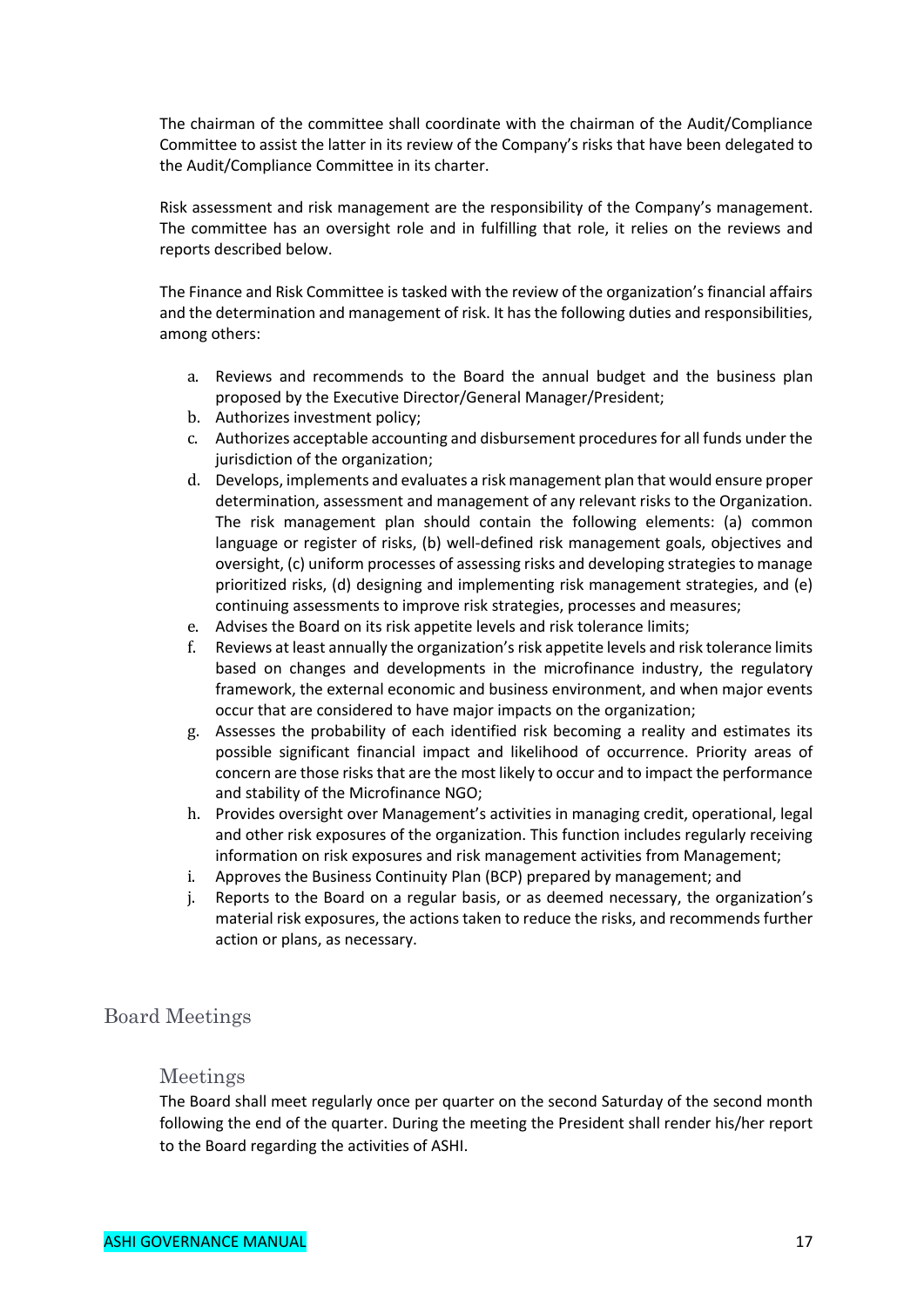The trustees should attend and actively participate in all Board, Committees and Annual/Special Membership meetings in person or through tele-/videoconferencing conducted in accordance with the rules and regulations of the Commission and the organization's By-Laws, except when justifiable causes, such as, illness, death in the immediate family and serious accidents, prevent them from doing so. In Board and Committee meetings, the trustee should review meeting materials and if called for, ask the necessary questions or seek clarifications and explanations.

A *special meeting* may be called by the President if the need arises or upon petition of 50% of Board Membership.

The absence of a trustee in more than fifty percent (50%) of all regular and special meetings of the Board during his/her incumbency is a ground for disqualification in the succeeding election, unless the absence is due to illness, death in the immediate family, serious accident or other unforeseen or fortuitous events.

#### **Notices**

Notices of the date, time and place shall be given either personally, through email or by special delivery mail, at least a week before the date set. In urgent cases notice may be communicated at least two days before the meeting by telephone or by facsimile, email or text, if personal contact is not possible.

The notice of every special meeting shall state briefly the purpose of the meeting. No other business shall be considered at such a meeting except with the consent of all the members present thereat.

### Meeting Agenda

The Chairperson, in consultation with the President, shall prepare an agenda. The agenda folder will be sent to the rest of the Board at least a week before the date of the meeting. Agenda items shall consist of department reports, updates on programs and other relevant matters. Details on the meeting agenda can be found in Annex A.

#### Quorum

A quorum for any Board of Trustees meeting shall be a majority of the Board members. A majority of such quorum may decide any question at the meeting, except those matters where the by-laws require an affirmative vote of greater proportion.

#### Meeting Process

The Chairperson shall preside over the meeting. Actions that need board decision shall be decided by majority vote.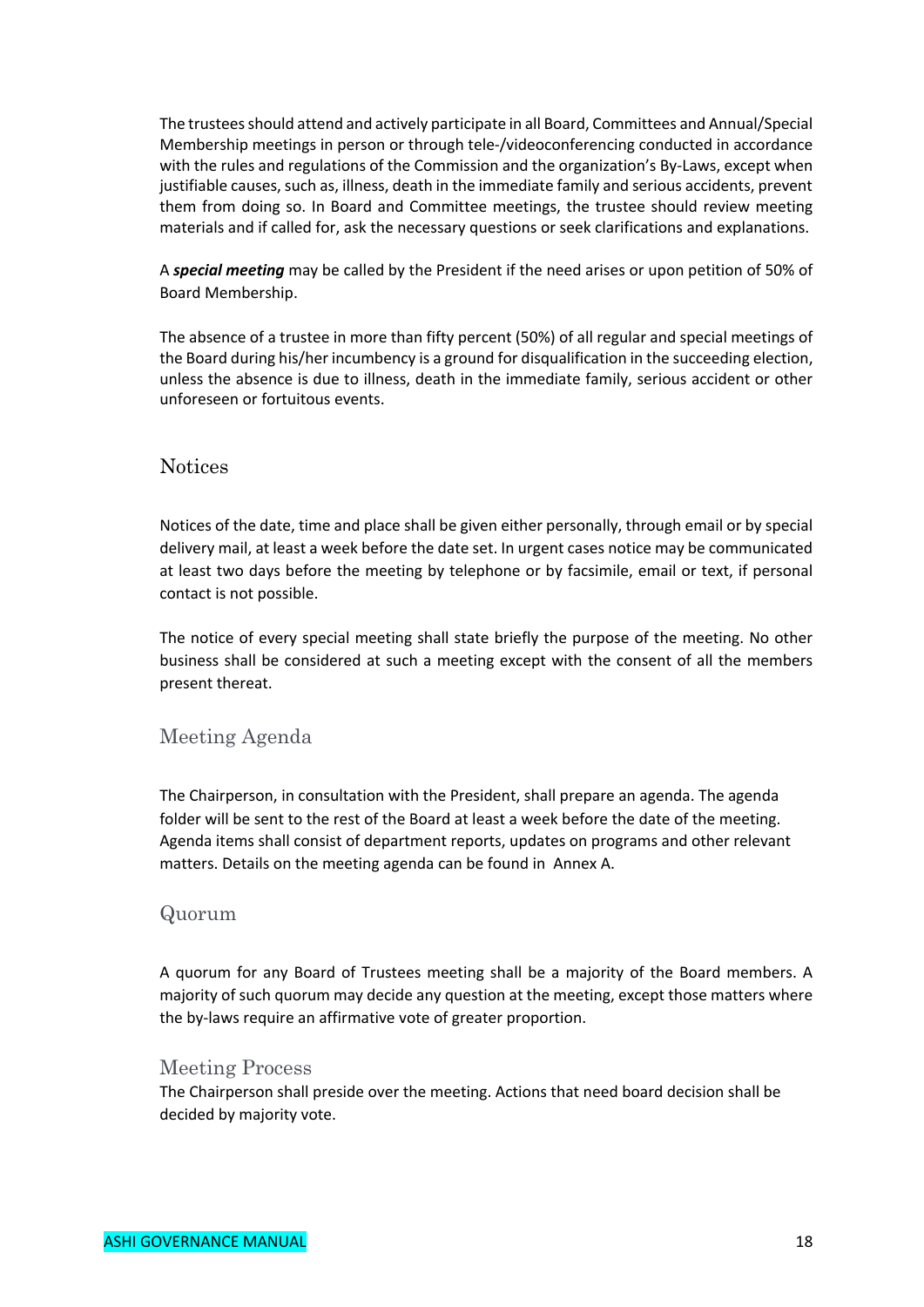### Board Minutes

The Minutes shall be attested by the Corporate Secretary and certified by the Chairperson. It shall be sent to the Board members at least one week before the next meeting.

Minutes shall be compiled in a single folder by the Secretariat and kept in a secure place for easy retrieval.

#### Reports to the Board

Quarterly report, including financial status and operating highlights, shall be submitted to the Board, including reports from the committees.

# Board Development, Evaluation and Assessment

Good governance is a process that is developed over time. Part of the good governance process is to ensure that Board members are equipped with the current developments in the industry, and are evaluated accordingly.

### Board Development

Board development shall involve activities that enhance the Board members knowledge on the institution and establishes rapport among the members. First-time trustees shall be given a thorough orientation on the social, financial and governance goals, principles and activities of ASHI.

Training and learning exchanges can be instrumental in ensuring that the members of the board understand how microfinance operates and have an idea on how to evaluate an MFI's performance using both social and financial perspectives. Apart from having an eye on both social and financial performances, Board members are encouraged to observe and engage with the clients to have a better understanding on how microfinance works on the ground.

Members of the Board should be provided with continuous orientation/update on the standards of social performance as well as on the financial environment to enhance their ability to evaluate the performance of the institution and make decisions accordingly.

To further establish rapport and enhance working relationship among members of the board, annual or biennial retreats of the board are helpful in building consensus regarding the balance of social and financial objectives and in considering major advances in strategy.

### Board Evaluation and Assessment

The Board shall conduct a regular self-evaluation and assessment to review how well they meet their governance responsibilities in order to ensure that ASHI is well-run, sustainable, and true to its mission. Assessments will help the Board members gauge how close ASHI is in terms of good practice, identify areas of weakness and ways in addressing these weaknesses. The evaluation and assessment is one way of assuring that the Board members will have the ability to take responsibility on ASHI and lead it into the future.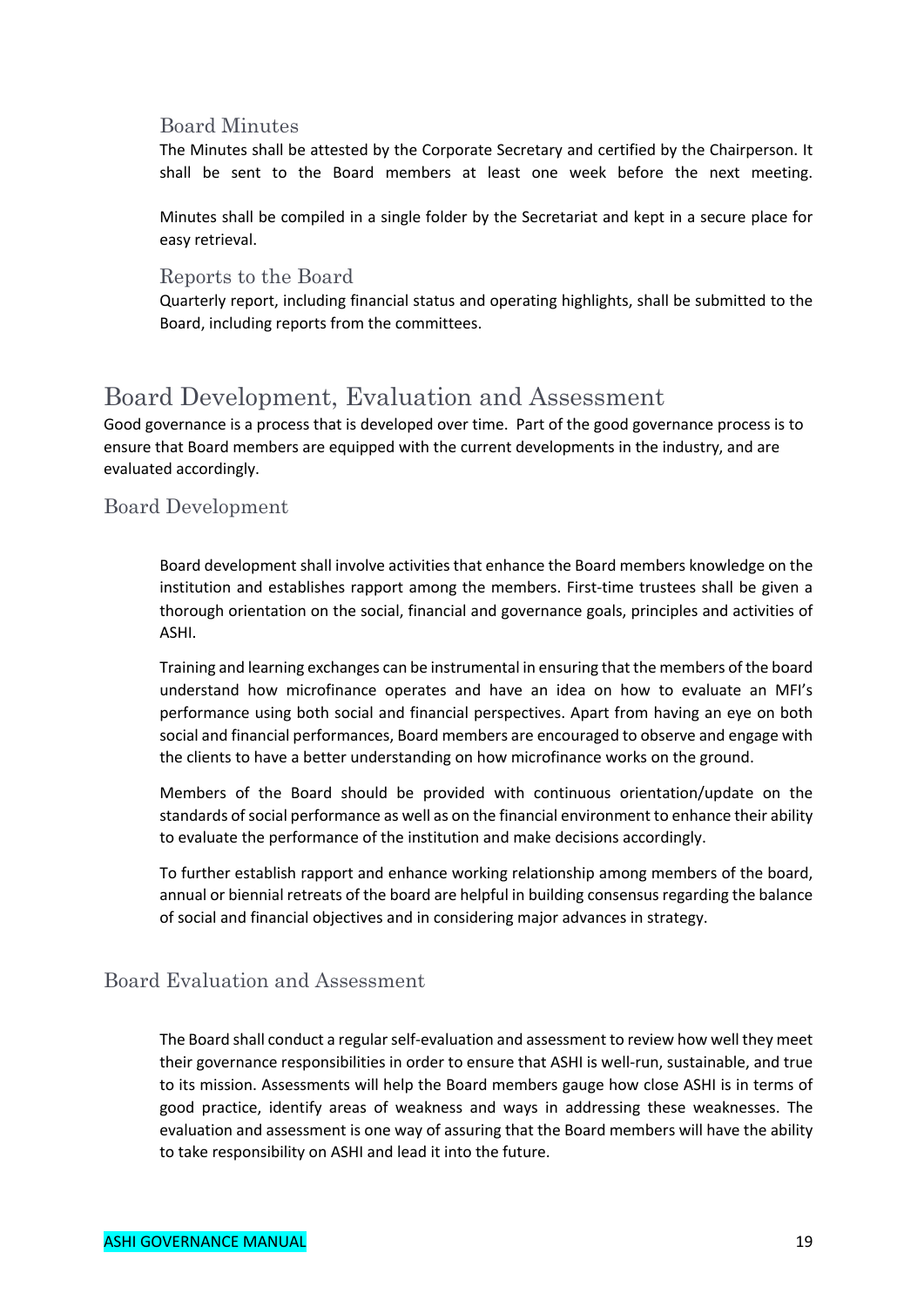All incumbent Board members will answer a self-assessment tool. Results of the selfassessments will be consolidated and discussed by the Board in a subsequent regular meeting. A board performance assessment tool can be found in Annex B.

# Standards of Practice: Policy on Conflict of Interest and Code of Conduct and Ethics

A Code of Conduct to govern the conduct of the Board members as well as ASHI employees, shall be prepared to protect their respective interests and rights, and to ensure that business in ASHI is carried out with honesty and integrity, according to the accepted values of the organization.

Members of the Board are likely to be affiliated with many organizations and businesses, both on a professional and a personal basis, thus, it is important to set<sup>3</sup> a policy where it defines conflict of interest and the process in dealing with it.

A trustee should notify the Board where he/she is an incumbent trustee before accepting a trusteeship/directorship in another organization/company, particularly if there is a potential conflict of interest.

An annual assessment of the members of the board based on ASHI's policy on conflict of interest and code of discipline shall be done to ensure compliance with the said policies. The assessment shall be part of the Internal Audit checklist.

### *POLICY ON CONFLICT OF INTEREST*

The conflict of interest policy is designed to foster public confidence in the integrity of, and to protect ASHI's interest, when contemplating to enter a transaction that might benefit the private interest of a director, a corporate officer, the top management or top financial official, or a key employee.

#### Fiduciary Responsibility

Members of the board and staff have a clear obligation to conduct all affairs of the organization according to the highest ethical standards. Loyalty, honesty, truthfulness and moral virtue are expected to be practiced and upheld in all actions of the board and staff.

#### Covenant

Members of the board and staff agree to place the welfare of the organization above personal interests, interest of the family members, or others who may be personally involved in substantial affairs affecting the organization's basic functions.

#### General Disclosure

Members of the board and staff disclose all relationships and business affiliations which may now, or in the future potentially conflict with the interests of the organization or bring personal gain to them, their family business.

#### Reporting of Disclosures

All disclosures required by the staff will be handled by the Vice President. All disclosures of the members of the board shall be referred to the Board Secretary. Information disclosed will be held in

ASHI GOVERNANCE MANUAL 20 3 MicroSave: Board Governance Training for Microfinance Institutions Toolkit, August 2007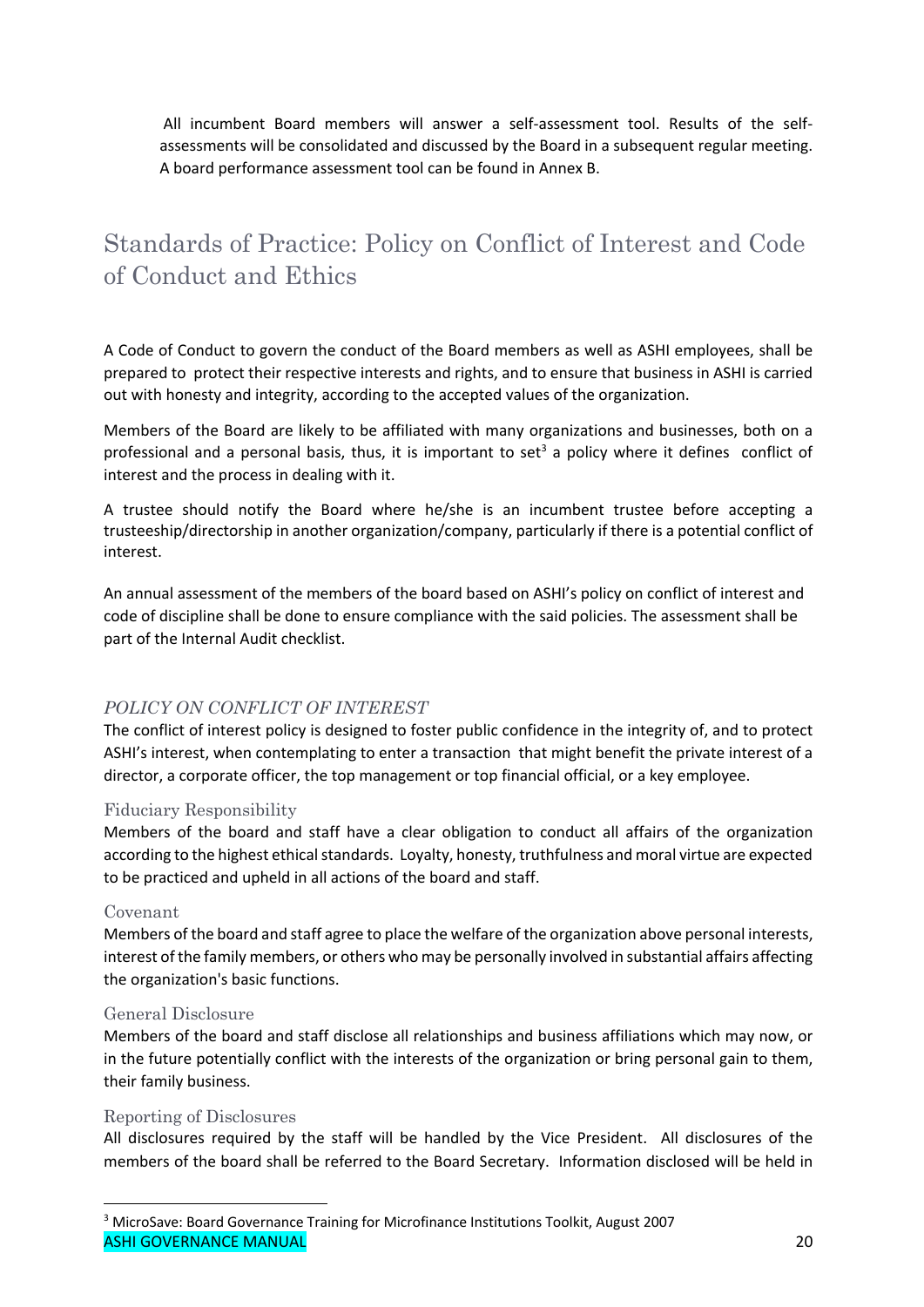confidence except when the organization's best interest would be served by bringing the information to the attention of the Executive Committee of the Board and the other officers of the organization. Annual updating of the disclosure shall be made using the attached Form (Annex C).

#### Desisting from Participation

Members of the board and staff who have conflict of interest in any matter shall desist from participating in the deliberation concerning a proposed transaction. He/she is expected to excuse him/herself from the meeting unless explicitly requested by the Chair to remain in the meeting to interpret or provide information. Disregard for the need to excuse him/herself invites the Chair to request his/her withdrawal from the meeting room.

#### Determination of Possible Conflict of Interest

Any individual who is uncertain about a conflict of interest in any matter shall disclose such possible conflict to the appropriate individual as noted above.

#### Failure to Disclose

Each member of the board and executive staff should recognize that disclosure of personal and business interest is a requirement for continued affiliation or employment with (the organization), and deliberate failure to disclose a potential conflict of interest could result in disqualification or termination of employment.

#### *CODE OF CONDUCT AND ETHICS4*

Ahon sa Hirap, Inc. promulgates rules and regulations, which govern the conduct of employees in order to protect their interests and rights as well as those of ASHI. Willful or inexcusable breaches of these rules will be dealt with firmly and fairly under an impartial indiscriminate disciplinary policy, which applies to all for the sake of efficient operation.

#### Regulations

Discipline being a line function, Branch Managers and Department Heads are primary responsible for the behavior of their respective employees; they have the duty to initiate disciplinary action whenever necessary.

Branch managers/Department managers should discipline employees in private, explain the penalty applied and the reason for the disciplinary action. Written communication on disciplinary actions, including reports must be held in strict confidence.

In case where there is doubt as to proper actions to be taken, the President is to be consulted.

The President shall be available for consultation on employee discipline at all times during office hours.

In case where the disciplinary action to be taken by immediate supervisors is not in accordance with the code, the same shall be subject to the review by the Department Head.

Should there be conflict of judgment between the Supervisor and his Department Head, a review shall be made by the President whose findings shall be final unless the matter is elevated to higher management (Board of Trustees) of whatever applicable to the grievance procedure of ASHI.

ASHI GOVERNANCE MANUAL 21 4 This shall be aligned with the latest amended Code of Employee Conduct and Discipline.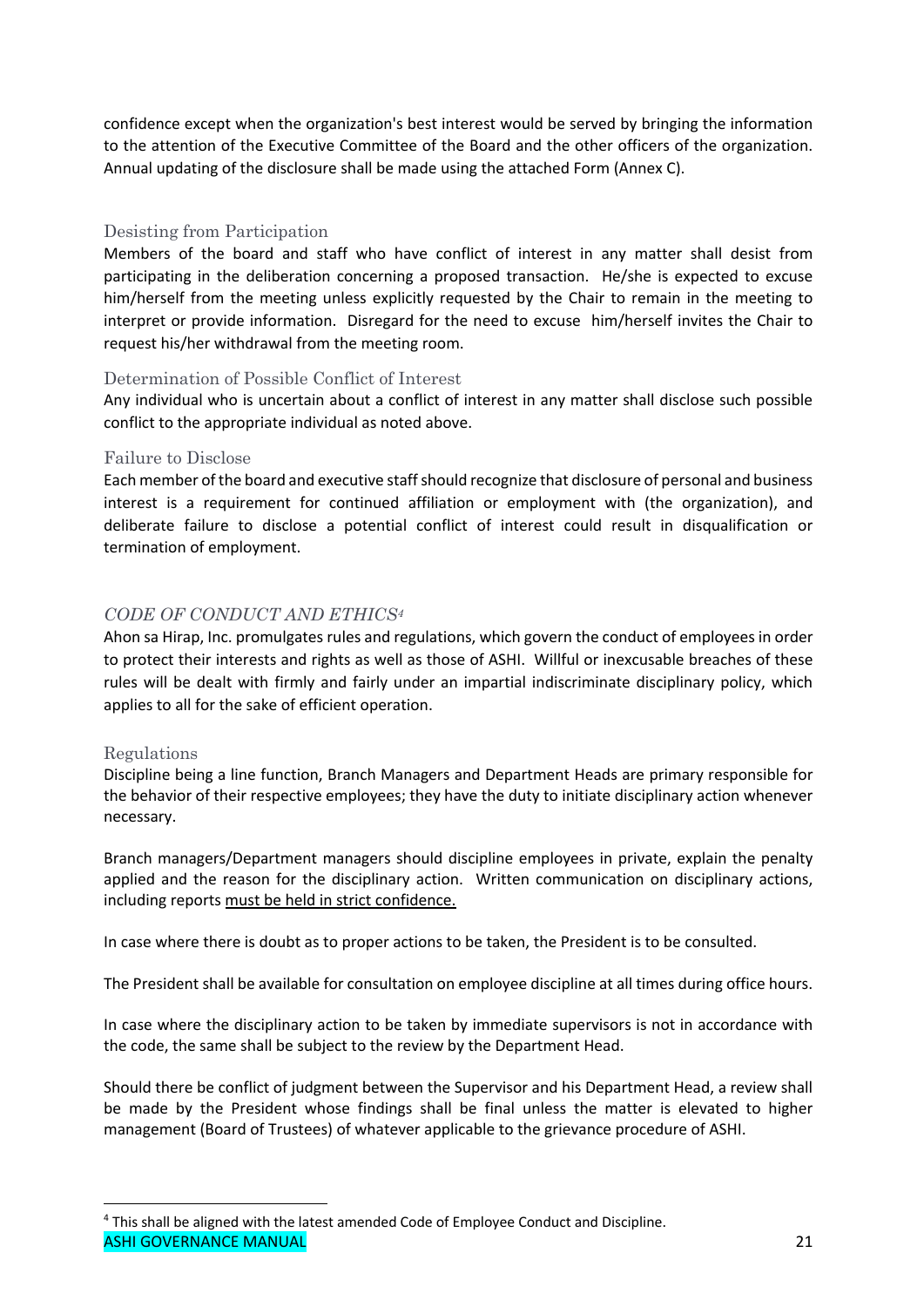#### Procedure

The immediate supervisor (Branch Manager) of the employee shall conduct an impartial and thorough investigation before any disciplinary action is recommended. An employee reported to have violated company rules and regulations shall always be given an opportunity to explain in writing why no disciplinary action should be taken against him.

Having ascertained all the facts, the Branch Manager submits his report and recommendation to the Area Manager who in turn consults with the President on applicable disciplinary measures.

If the violation calls for a verbal or written reprimand, the immediate supervisor may impose the penalty in consultation with his/her Area Manager, and shall duly execute such reprimand. A record of such violation and corresponding reprimand must be forwarded to the Head Office for inclusion in the employee's 201 personnel record.

If the violation requires a suspension of an employee, the supervisor must secure the approval of his department head for concurrence by the President (a suspension is not executory without the President's concurrence). The President may conduct further investigation on the gravity and circumstance of the case.

Upon approval of the suspension, the President informs the employee in writing of the Management decision.

Where an employee has committed an offense so serious that his continued service or presence poses a serious and/eminent threat to the life and property of the company or of his co-employees, or will cause meaningful or real disruption in productive or orderly operations of the company, this employee maybe placed under preventive suspension pending notice of the termination filed, discussed, and approved by ASHI Board of Trustees.

#### Application of policy

This policy applies equally to all employees.

#### Non-retroactive Clause

The company reserves the right to amend, alter, modify and/or change the code as the exigencies of the time may warrant and upon proper notice and publication, such as amendments, alterations, modifications and/ change shall be integral part of this code.

# Internal Control System and Risk Management Framework

To ensure the integrity, transparency and proper governance in the conduct of its operation, ASHI shall adopt an adequate and effective internal control and risk management system. It shall carry out safe and sound operations as well as implement management policies to attain the organization's Vision, Mission and Social, Financial and Governance Goals (VMSFGG). This shall support fund generation since donors and funders become confident when the financial systems are well established, and controls are working as intended.

Among others, this shall include the following:

- 1. Adherence to Philippine Financial Reporting Standards.
- 2. Adoption of the Standard Chart of Accounts for Microfinance NGOs
- 3. Putting in place a financial control system with detailed policies and procedures
- 4. Establishment of authority limits and system of approvals.

#### ASHI GOVERNANCE MANUAL 22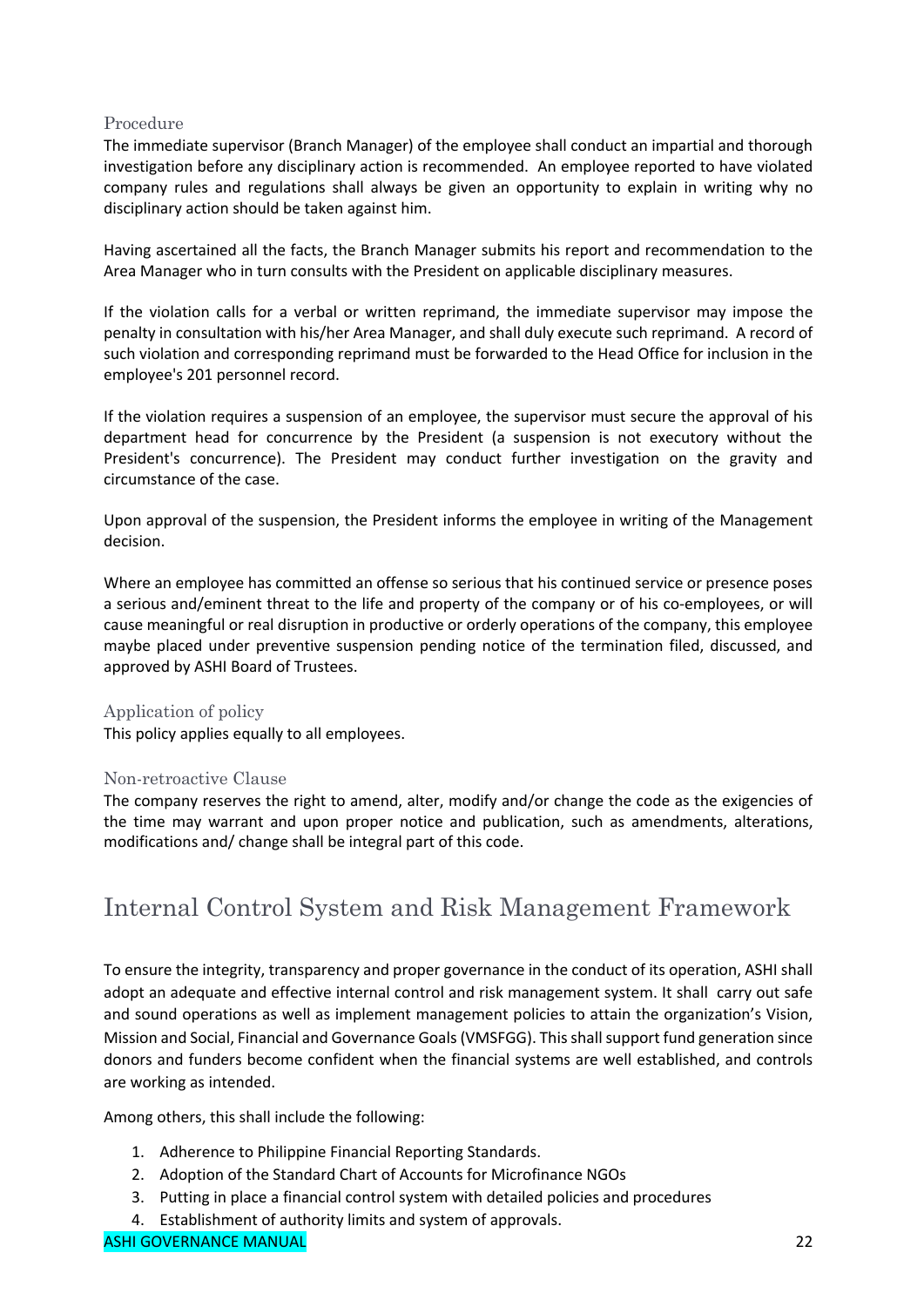- 5. Complete financial records and reporting system
- 6. Establishment of an independent Internal Audit Unit reporting directly to the Board of Trustees, through the Audit Committee.

The Board is responsible for strengthening an effective and adequate internal control system and risk management framework of the organization.

#### THE INTERNAL CONTROL SYSTEM

The organization shall adopt an appropriate internal control system, including a policy and mechanism for monitoring and managing potential conflicts of internal situation and transactions involving:

- 1. (1) Management;
- 2. (2) Board of Trustees; and
- 3. (3) Members.

### **A. INTERNAL AUDIT**

ASHI shall have in place an independent internal audit function that provides an independent and objective assurance, and consulting services designed to add value and improve its operation. The internal audit unit shall have the following functions:

- 1. Provides an independent risk-based assurance service to the Board, Audit Committee and Management, focusing on reviewing the effectiveness of the governance and control processes in (1) promoting the right values and ethics, (2) ensuring effective performance management and accounting in the organization, (3) communicating risk and control information, and (4) coordinating the activities and information among the Board, external and internal auditors, and Management;
- 2. Performs regular and special audit as contained in the annual audit plan and/or based on the company's risk assessment;
- 3. Performs consulting and advisory services related to governance and control as appropriate for the organization;
- 4. Performs compliance audit of relevant laws, rules and regulations, contractual obligations and other commitments, which could have a significant impact on the organization;
- 5. Reviews, audits and assesses the efficiency and effectiveness of the internal control system of all areas of the company;
- 6. Evaluates operations or programs to ascertain whether results are consistent with established objectives and goals, and whether the operations or programs are being carried out as planned;
- 7. Evaluates specific operations at the request of the Board or Management, as appropriate; and
- 8. Monitors and evaluates governance processes.

### **B. THE RISK MANAGEMENT FRAMEWORK**

ASHI shall have a separate risk management function to identify, assess and monitor key risk exposures. The organization shall adopt the following risk management framework:

i. RISK IDENTIFICATION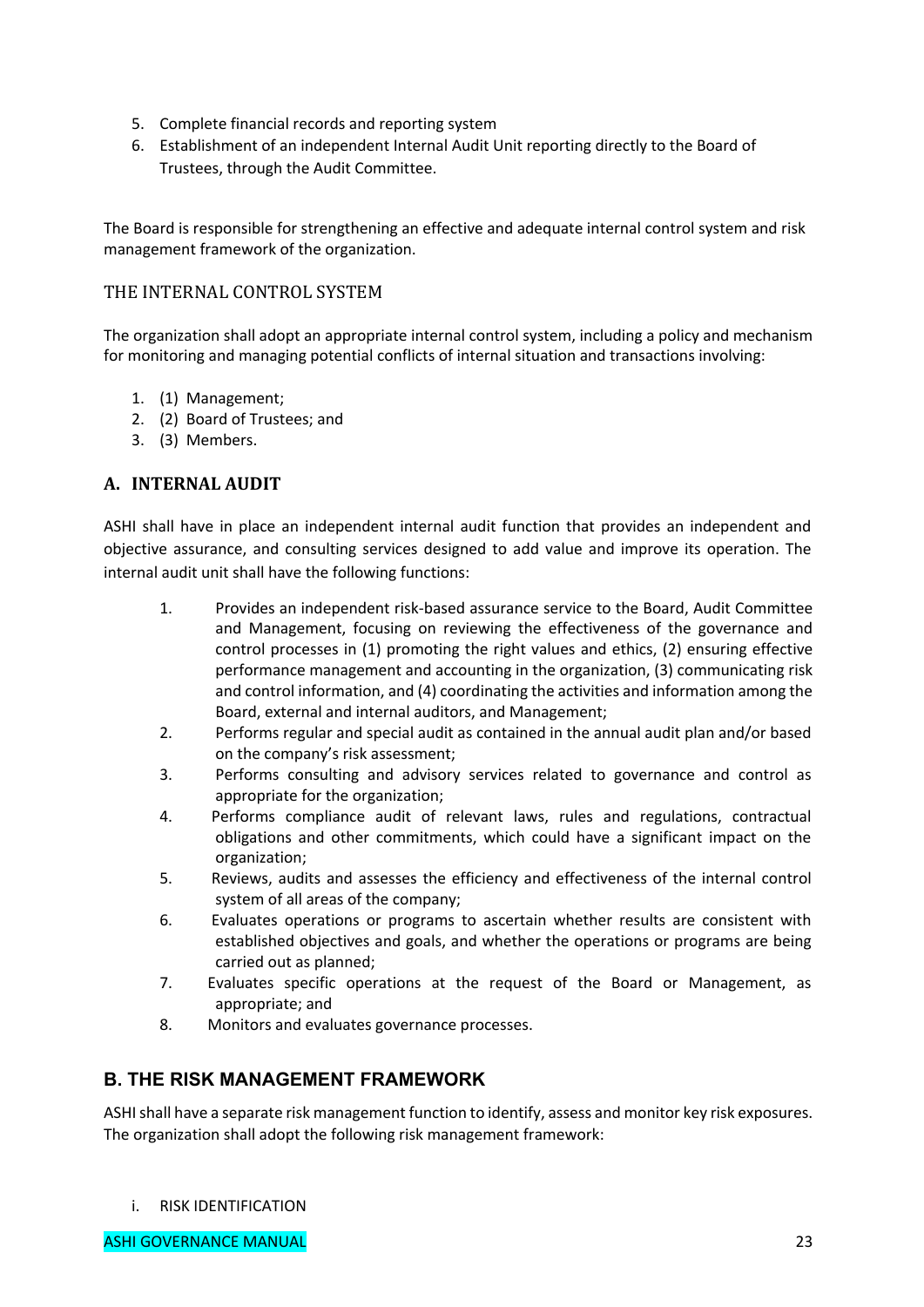- a. Identifying and analyzing key risks exposure relating to economic, environmental, social and governance (EESG) factors and the achievement of the Microfinance NGO's strategic objectives;
- ii. RISK ASSESSMENT
	- a. Evaluating and categorizing each identified risk using the company's predefined risk categories and parameters;
- iii. RISK MANAGEMENT
	- a. Establishing a risk register with clearly defined, prioritized and residual risks;
	- b. Developing a risk mitigation plan for the most important risks to the company, as defined by the risk management strategy; and
	- c. Communicating and reporting significant risk exposures including business risks (i.e., strategic, compliance, operational, financial and reputational risks), control issues and risk mitigation plan to the Board Risk Oversight Committee
- iv. RISK MONITORING
	- a. Monitoring and evaluating the effectiveness of the organization's risk management processes.

# Sustainability Reporting Dissemination of Relevant Information

To sustain ASHI's competitiveness and sustainability in a manner consistent with its VMSFGG and the best interest of its members and all stakeholders, it is important that a faithful, transparent and adequate disclosure of its social development programs and services, as well as operational objectives and sustainability programs are disclosed, to include material and reportable non-financial and sustainability issues. This shall include among others the following:

- a. Social objectives and the impact of its outreach.
- b. Environmental targets and achievements
- c. Governance issues as they relate to staff and the general membership

ASHI shall maintain a comprehensive and cost-efficient communication channel for disseminating relevant information, through the following:

- A working and accessible website that is regularly updated.
- Bulletin boards in ASHI branches and all center halls.
- Inclusion in center meeting agenda updates on operations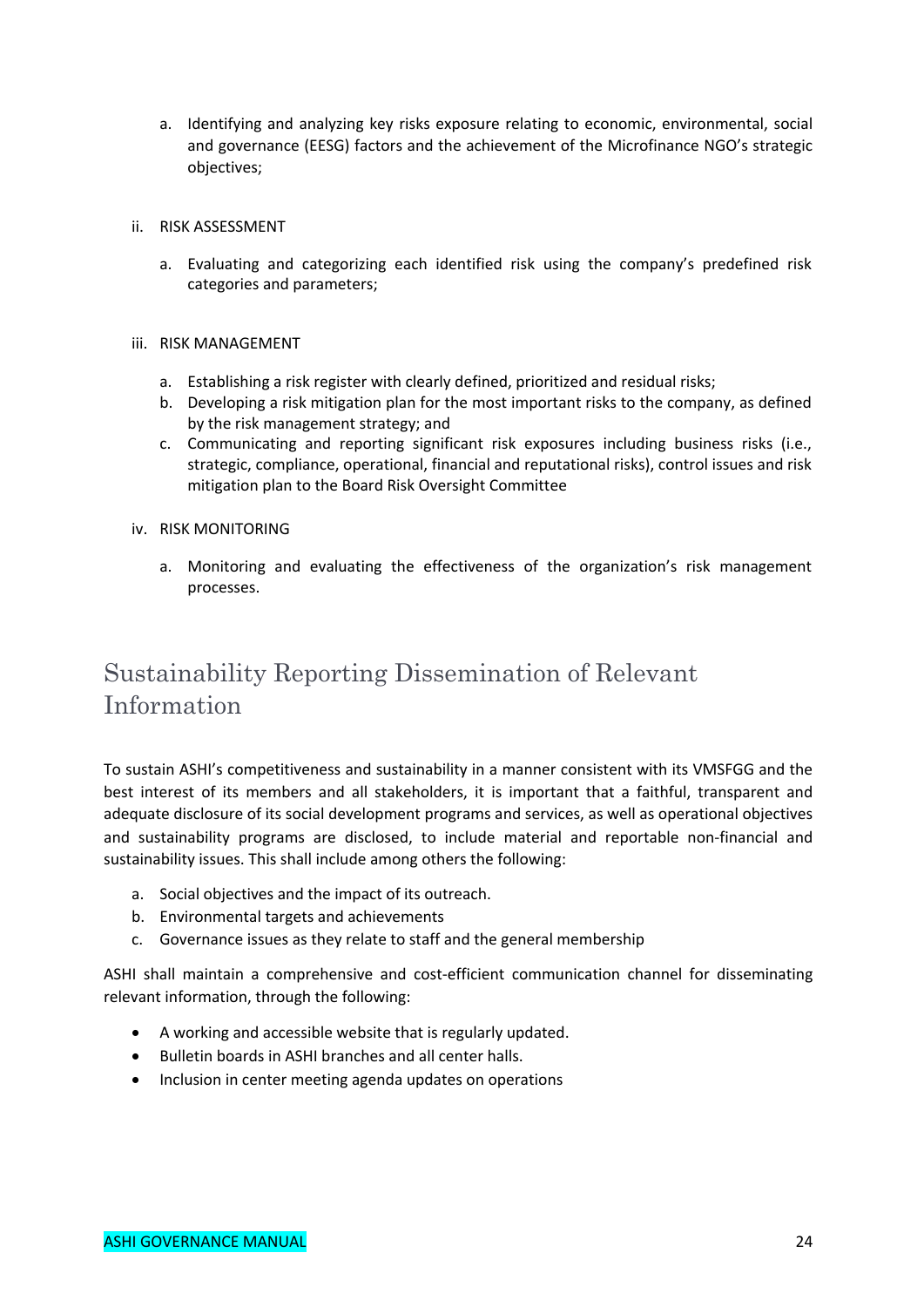# Cultivating A Synergic Relationship With Members

The Board is responsible for fostering a synergic relationship with and among its members.

#### **A. PROMOTE MEMBER'S RIGHTS**

All members should be treated fairly and equitably by recognizing and facilitating the exercise of their rights.

The organization shall establish a policy setting a criteria for membership good standing.

The organization shall consistently and uniformly apply its policies and procedures in processing its members' applications and ensures that they are well informed or oriented of the organization's policies, programs and procedures as well as their basic rights, as follows:

- a. Attendance to all Annual and Special Members' Meetings
- b. Nominate Members to the Board
- c. Availment of Alternative Dispute Mechanism
- d. Disclosure and Transparency of the Organization

Where members' rights and/or interests are at stake, members shall have an opportunity to obtain prompt redress for the violation of their rights.

#### **B. ENCOURAGE ATTENDANCE TO MEMBER MEETINGS**

All members should be encouraged to attend the organization's annual and special members meeting. A Notice of a members meeting shall be sent with sufficient and relevant information at least twenty-one (21) calendar days before the meeting.

#### **C. DISCLOSURE OF RESULT OF MEMBERS MEETINGS**

The Board shall make available the Minutes of Annual and Special Members Meetings to all its members and stakeholders within ten (10) business days from the date of the meeting by posting it on the organization's website, social media or in the website of the organization to which it belongs, and post it in its place of operation or where its clients are located.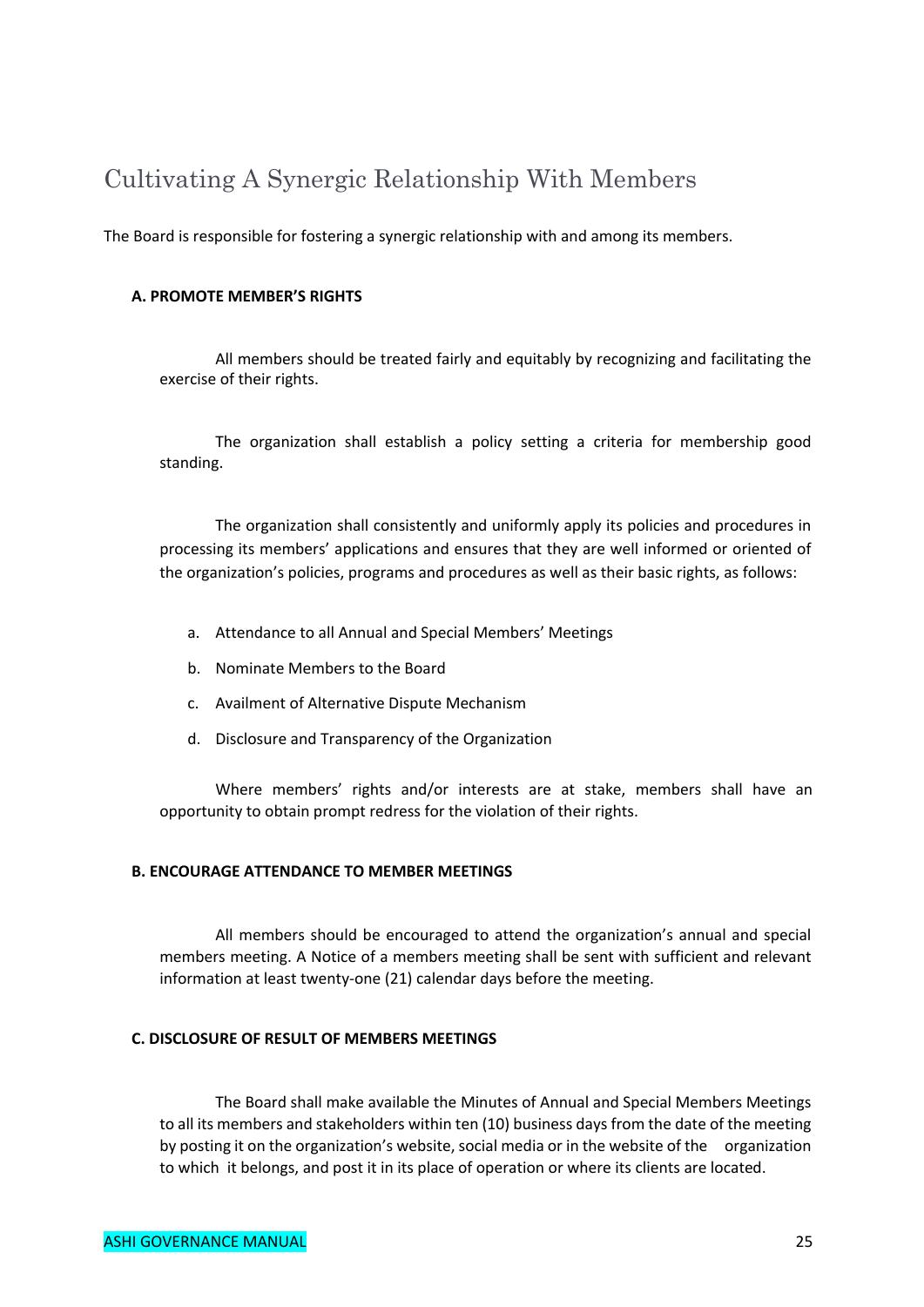#### **D. PROVIDE ALTERNATIVE DISPUTE MECHANISM**

The organization may establish, an alternative dispute mechanism/s to resolve intra-corporate disputes in an amicable and effective manner.

#### Members' Rights

ASHI shall treat all members fairly and equitably by recognizing and facilitating the exercise of their rights. Members' rights relate to the following among others:

- Right to nominate candidates and be nominated as member-representative to the Board of Trustees;
- Right to elect member-representatives to the Board of Trustees;
- Right to remove a Trustee;
- Right to Financial Statements;
- Right to vote on fundamental corporate changes
- Right to propose the holding of meetings and include agenda items ahead of the scheduled Annual and Special Membership Meeting;
- Right to have a Nomination Process; and
- Right to have Voting Procedures that will govern the Annual and Special Members' Meeting

Members should be given the opportunity to nominate candidates and be nominated to the Board of Trustees in accordance with the existing laws. The Board is encouraged to discuss clearly the procedures of the nomination process. In addition, members are encouraged to participate actively, which they can do if given enough time and information, to vote on the approval of organizational changes such as Merger or Consolidation and Plan of Distribution of Assets<sup>5</sup>. The voting procedures should be disclosed and clearly explained by the Board to allow the effective exercise of the members' voting rights. Poll voting is highly encouraged as opposed to show of hands. Proxy voting is also considered good practice.

The right to propose the holding of meetings and inclusion of items in the agenda is given to the members of the organization. The Corporation Code of the Philippines requires that the proposal to hold meetings be made by a majority of the organization's members entitled to vote. With regard the inclusion of agenda items, the organization may require that the proposal also be made by majority of its voting members.

Further, the organization should provide any member requesting to be furnished with the most recent financial statements of the organization. However, it is the Board of Trustees' responsibility to present to its members during regular meeting a financial report of the operations of the organization for the preceding year.

Where members' rights and/or interests are at stake, members shall have an opportunity to obtain prompt redress for the violation of their rights

ASHI GOVERNANCE MANUAL 26 5 Section 95 of the Corporation Code of the Philippines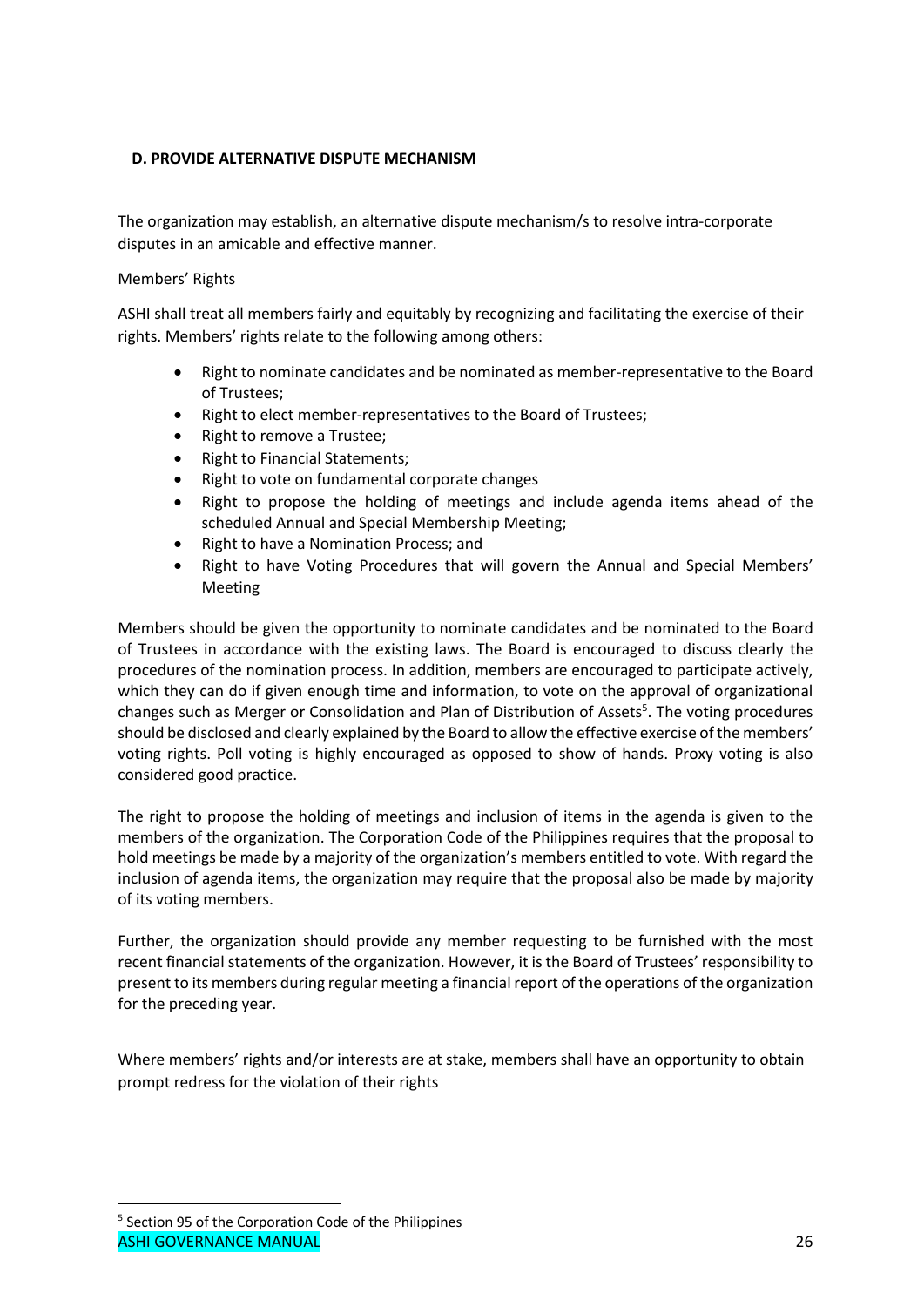# Duties to External Stakeholders

The Board is responsible for creating a symbiotic relationship with and among its external stakeholders.

#### **A. RESPECT STAKEHOLDERS' RIGHTS**

External stakeholders should be respected by recognizing their rights as established by law, contractual relations and through the voluntary commitments of the organization.

The Board should identify the organization's various stakeholders through its Vision, Mission, Social, Financial and Governance Goals.

The organization shall disclose its policies, programs and procedures as well as its voluntary commitments to their external stakeholders.

Where stakeholders' rights and/or interests are at stake, they shall have an opportunity to obtain prompt redress for the violation of their rights. An office or officer, depending on the size and complexity of the organization, shall be designated to allow its stakeholders to communicate with the organization and obtain redress for the violation of their rights.

#### **B. ENCOURAGE STAKEHOLDERS PARTICIPATION**

The organization should encourage its stakeholders to take part in the realization of the latter's goals through programs that create a symbiotic environment within the community where the organization operates.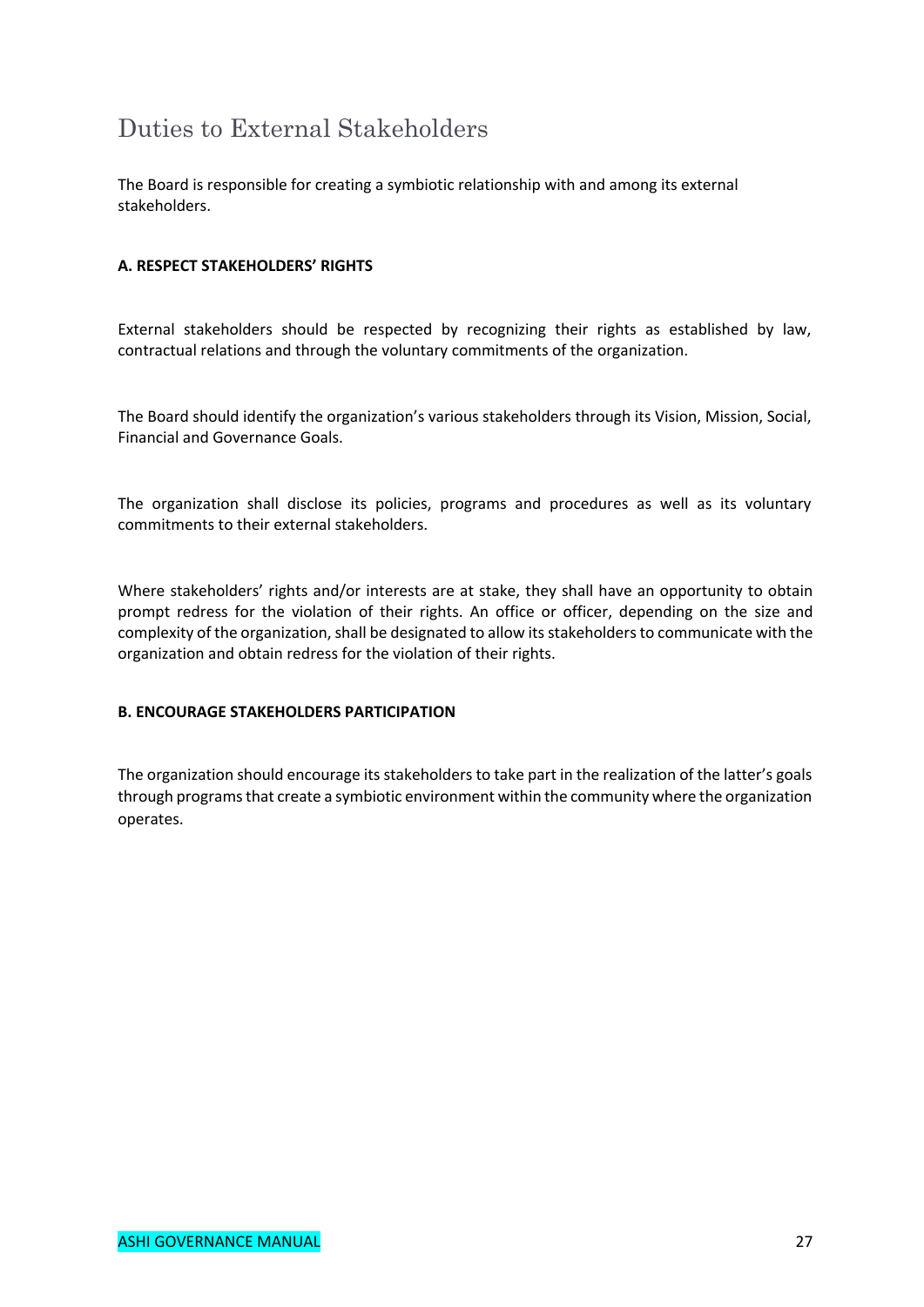#### **C. CLIENT/BENEFICIARIES PROTECTION MECHANISM**

The organization is encouraged to have a code of conduct that promotes the fair and respectful treatment of clients. It shall also cover the following matters:

- a. The organization shall adopt a loan policy that defines the maximum percentage of a borrower's disposable income that can be applied to debt services, including debt from the organization and other lenders to prevent over indebtedness among clients. Said policy shall be used to determine the maximum loan amount and terms.
- b. The organization shall have a policy that clearly defines appropriate and inappropriate collection practices to be observed by both staff and collection agents.
- c. The organization shall have an effective mechanism to receive and resolve complaints from clients. Such mechanism shall include informing its clients about their right to complain and how to file a complaint.
- d. The organization shall keep the client data (personal, transactional and financial) secure and confidential through an established policy and documented processes.
- e. The organization shall inform its client about data privacy and the need to obtain their consent prior to the use of client-related data and information.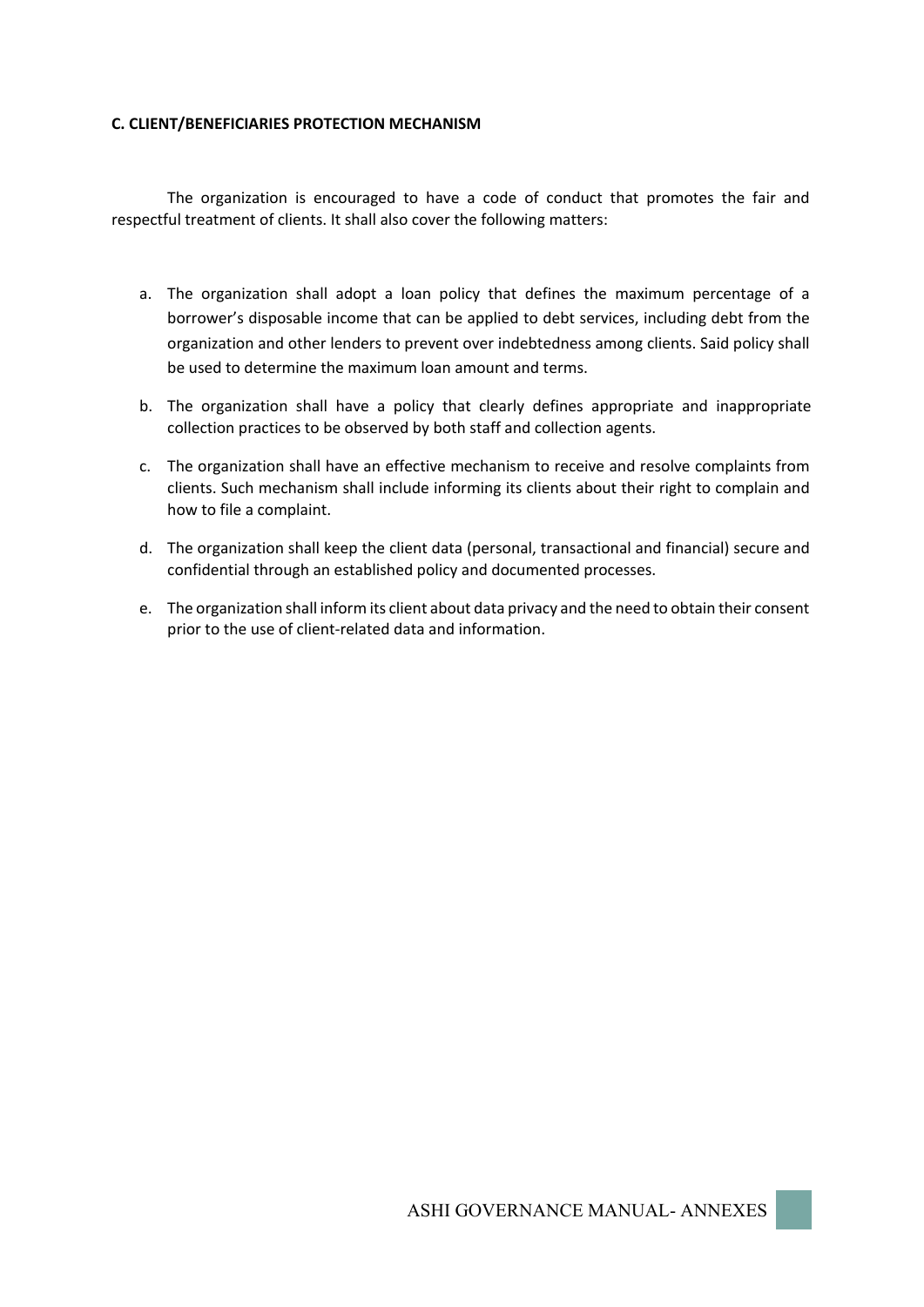# Annex A: Board Meeting Agenda

- 1. Call to Order
- 2. Declaration of Quorum
- *3.* Review and Approval of the minutes of the previous meeting(s)
- 4. Business arising from the minutes of the previous meetings
- 5. Quarter report
	- a. Executive Summary
	- b. Updates on Performance
	- c. Challenges for the next quarter
	- d. Annexes
- 6. Matters requiring Board Resolution/Secretary's Certificate (Annex \_\_)
	- a. Changes in bank signatories due to staff movements
	- b. Changes in signing authorities….
	- c. Opening / Closing of bank accounts
	- d. Availment of loan window from \_\_\_\_\_\_\_\_ with line approval for P\_\_\_\_\_\_\_\_
- 7. For Approval (Annex \_)
- 8. For Information
- 9. Other matters
- 10. Next meeting
- 11. Adjournment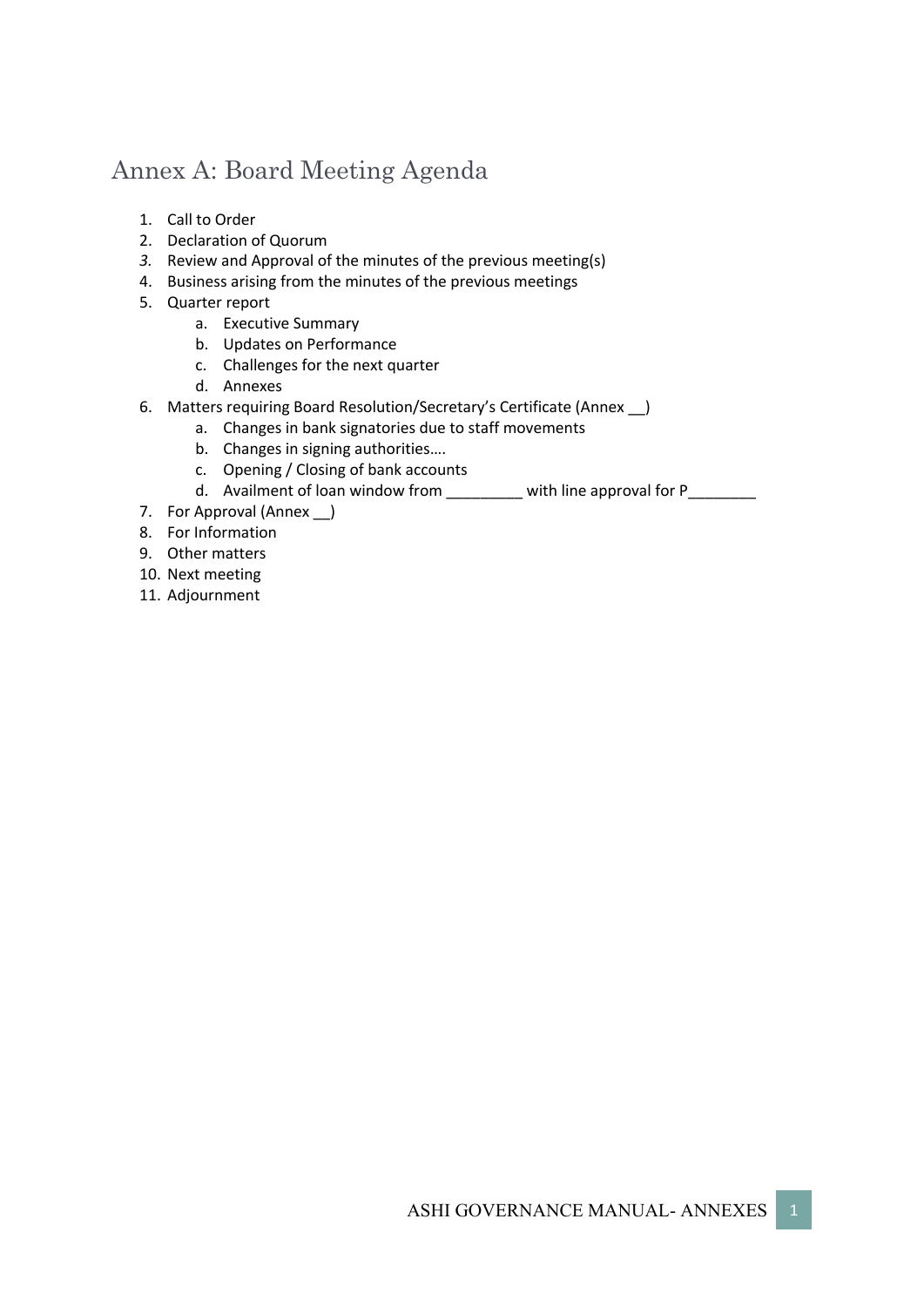# Annex B: Annual Board Assessment

This Self-Assessment Questionnaire is composed of varying statements based on the roles, functions and responsibilities of the Board and Board Members found under the ASHI Board Manual. For each statement, you will be asked to choose from among the following responses:

- 1 Strongly Disagree
- 2 Moderately Disagree
- 3 Neutral
- 4 Moderately Agree
- 5 Strongly Agree

Please be forthright in your responses. This questionnaire aims to determine the Board's strengths and weaknesses. Thank you.

|    | PERFORMANCE OF BOARD FUNCTION                                                                       |  | 2 | 3 | 4 | 5 |
|----|-----------------------------------------------------------------------------------------------------|--|---|---|---|---|
|    | <b>Roles and Responsibilities</b>                                                                   |  |   |   |   |   |
| 1) | The Board's responsibility to foster the long-term success of the                                   |  |   |   |   |   |
|    | organization and secure its sustained competitiveness by                                            |  |   |   |   |   |
|    | positioning itself as a socially responsible organization, which it                                 |  |   |   |   |   |
|    | shall exercise in the best interest of the clients, and both internal<br>and external stakeholders. |  |   |   |   |   |
| 2) | The Board is primarily responsible for the governance of ASHI. The                                  |  |   |   |   |   |
|    | Board has been primarily accountable to the organization's                                          |  |   |   |   |   |
|    | operations and performance. Ensuring that there is balance                                          |  |   |   |   |   |
|    | between financial and social goals for a sustainable performance.                                   |  |   |   |   |   |
|    |                                                                                                     |  |   |   |   |   |
| 3) | The Board reviews the vision and mission of the organization. It                                    |  |   |   |   |   |
|    | has regularly engaged in a strategic planning process. It has also                                  |  |   |   |   |   |
|    | approved an operational plan aligned with the strategic direction                                   |  |   |   |   |   |
|    | of the organization which includes financial goals and budget.                                      |  |   |   |   |   |
| 4) | The Board monitors its role in social performance management                                        |  |   |   |   |   |
|    | by reviewing social performance reports to check for progress                                       |  |   |   |   |   |
|    | toward social goals and ensuring transparency and client                                            |  |   |   |   |   |
|    | protection, etc.                                                                                    |  |   |   |   |   |
| 5) | The Board monitors ASHI's management of its financial                                               |  |   |   |   |   |
|    | resources. It approves the annual budget and monitor sources                                        |  |   |   |   |   |
|    | and uses of funds on a _____ basis. It also approves investment                                     |  |   |   |   |   |
|    | policies and track investment performance. The board assures                                        |  |   |   |   |   |
|    | the long-term financial health of the organization.                                                 |  |   |   |   |   |
| 6) | The Board helps raise funds and identification of possible                                          |  |   |   |   |   |
|    | donors, funders and partners that are socially-responsible.                                         |  |   |   |   |   |
| 7) | The Board aligns, monitors and enhances ASHI's systems (HR,                                         |  |   |   |   |   |
|    | operations, management information system, etc.). It ensures                                        |  |   |   |   |   |
|    | that clear indicators and milestones are in place and shall review                                  |  |   |   |   |   |
|    | progress on a periodic basis to ensure greater efficiencies and                                     |  |   |   |   |   |
|    | profitability of the organization.                                                                  |  |   |   |   |   |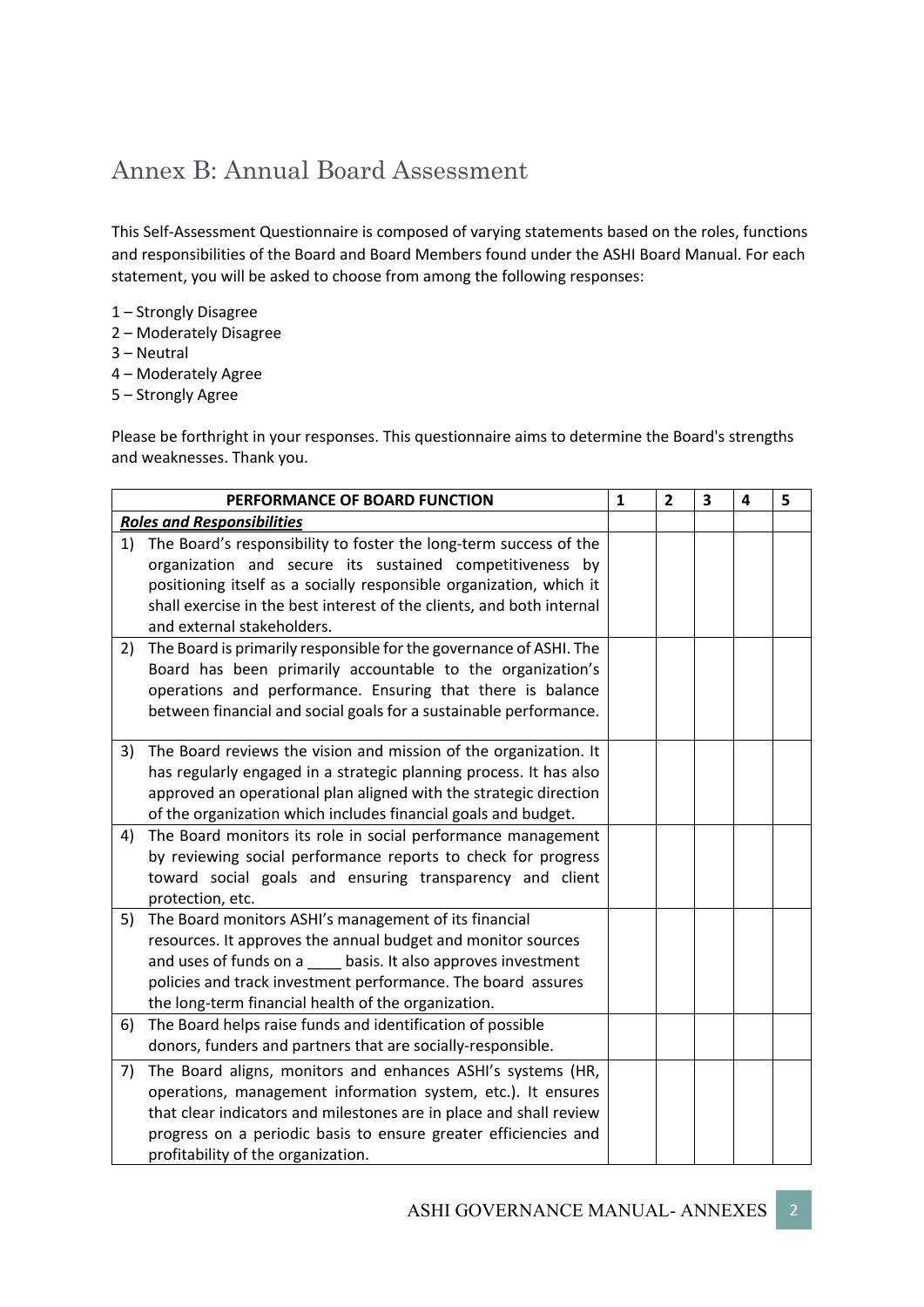| 8) | The Board ensures that ASHI manages its business in accordance       |  |  |  |
|----|----------------------------------------------------------------------|--|--|--|
|    | with sound financial practices and applicable laws, regulations      |  |  |  |
|    |                                                                      |  |  |  |
|    | and professional requirements. It also ensures adherence to          |  |  |  |
|    | applicable standards, both ethical and legal. Ensure there is        |  |  |  |
|    | transparency, client protection, etc.                                |  |  |  |
| 9) | The Board provides support in developing and maintaining             |  |  |  |
|    | relationships with external stakeholders, including government,      |  |  |  |
|    | media, funders and general public. Individual board members          |  |  |  |
|    | may be called upon to represent the interests of ASHI in             |  |  |  |
|    | meetings, events and other activities.                               |  |  |  |
|    | <b>Board and Management Relationship</b>                             |  |  |  |
| 1) | The Board works in close cooperation with Senior Management          |  |  |  |
|    |                                                                      |  |  |  |
|    | to effectively communicate ASHI's direction and progress with        |  |  |  |
|    | external stakeholders with agreed positions of the business and      |  |  |  |
|    | the brand of the organization.                                       |  |  |  |
| 2) | The Board communicates to the Senior Management any                  |  |  |  |
|    | perceived stakeholder concerns.                                      |  |  |  |
| 3) | The Board takes a direct interest in leadership succession, for the  |  |  |  |
|    | ASHI's President and other key group senior management               |  |  |  |
|    | positions in particular, to ensure that appropriate processes are    |  |  |  |
|    | being effectively adopted to avoid some leadership gaps.             |  |  |  |
| 4) | The Board and executive management have reached consensus            |  |  |  |
|    | on the overall risk management framework and strategy for the        |  |  |  |
|    | organization.                                                        |  |  |  |
| 5) | When communicating strategic direction, the Board and                |  |  |  |
|    | executive management includes formal references to defined risk      |  |  |  |
|    | appetite and tolerances.                                             |  |  |  |
|    | <b>Board Composition</b>                                             |  |  |  |
|    | 1) The size of the Board is according to the prescribed number in th |  |  |  |
|    | Board Manual.                                                        |  |  |  |
|    |                                                                      |  |  |  |
| 2) | There is a system of ensuring continuity of the functions of the     |  |  |  |
|    | Board.                                                               |  |  |  |
|    | 3) The members of the Board are very competent and are fully         |  |  |  |
|    | cognizant of their functions.                                        |  |  |  |
|    | <b>Processes involved in Board Meetings</b>                          |  |  |  |
| 1) | The Board meets on a regular basis to deliberate, with special       |  |  |  |
|    | emergency meetings held whenever required.                           |  |  |  |
| 2) | The Board facilitates the conduct of Annual General Meetings,        |  |  |  |
|    | and any other special shareholder meetings that may be               |  |  |  |
|    | required.                                                            |  |  |  |
| 3) | The Agenda for the Board meetings are relevant and                   |  |  |  |
|    | appropriate.                                                         |  |  |  |
| 4) | The length of the Board meeting is sufficient to address matters     |  |  |  |
|    | that require Board attention.                                        |  |  |  |
| 5) | The quality of the presentations and/or reports are very             |  |  |  |
|    | satisfactory in form and in substance.                               |  |  |  |
|    |                                                                      |  |  |  |
| 6) | The reporters are competent, articulate, clear, concise and are      |  |  |  |
|    | responsive to queries from the Board.                                |  |  |  |
| 7) | The materials are organized, updated, concise and accurate.          |  |  |  |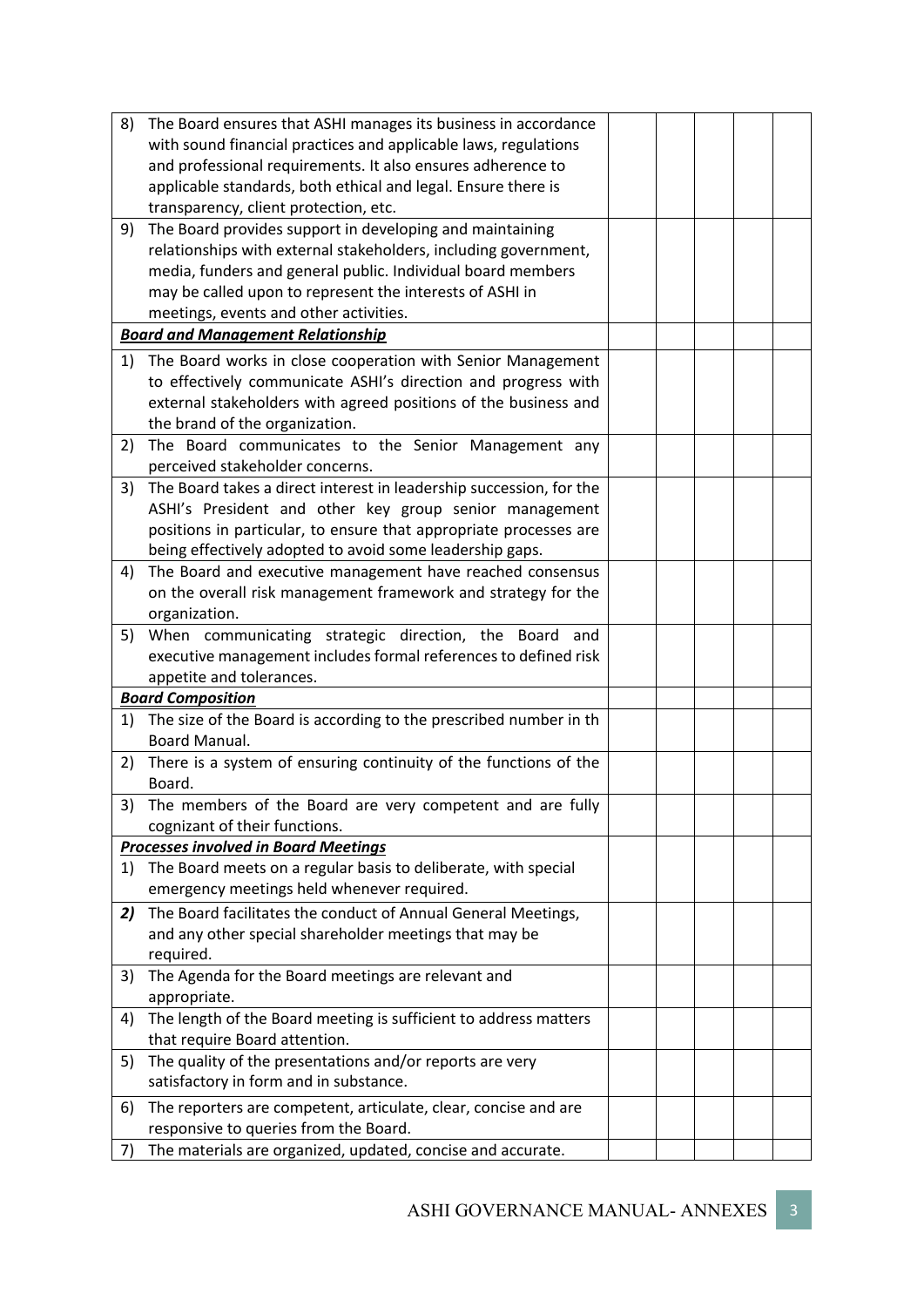| 8) | The notice and materials were furnished to the Board members<br>before the scheduled Board meeting, giving the members of the<br>Board sufficient time to read the materials. |  |  |  |  |
|----|-------------------------------------------------------------------------------------------------------------------------------------------------------------------------------|--|--|--|--|
|    | 9) The Minutes of the meetings are released as specified.                                                                                                                     |  |  |  |  |
|    | <b>Board Committees</b>                                                                                                                                                       |  |  |  |  |
| 1) | The number and kinds of committees are appropriate<br>considering the size and needs of ASHI                                                                                  |  |  |  |  |
|    | 2) The members of the committees are properly assigned based on<br>their expertise and strengths.                                                                             |  |  |  |  |
| 3) | The frequency, length and agenda discussed during committee<br>meetings are satisfactory.                                                                                     |  |  |  |  |
|    | Overall, I am very satisfied with the effectiveness and performance<br>of the Board.                                                                                          |  |  |  |  |

#### **Others**

**1) For the next five (5) years, the Board should concentrate on the following issues:**

### **2) The performance of the Board can be improved by:**

**3) Others**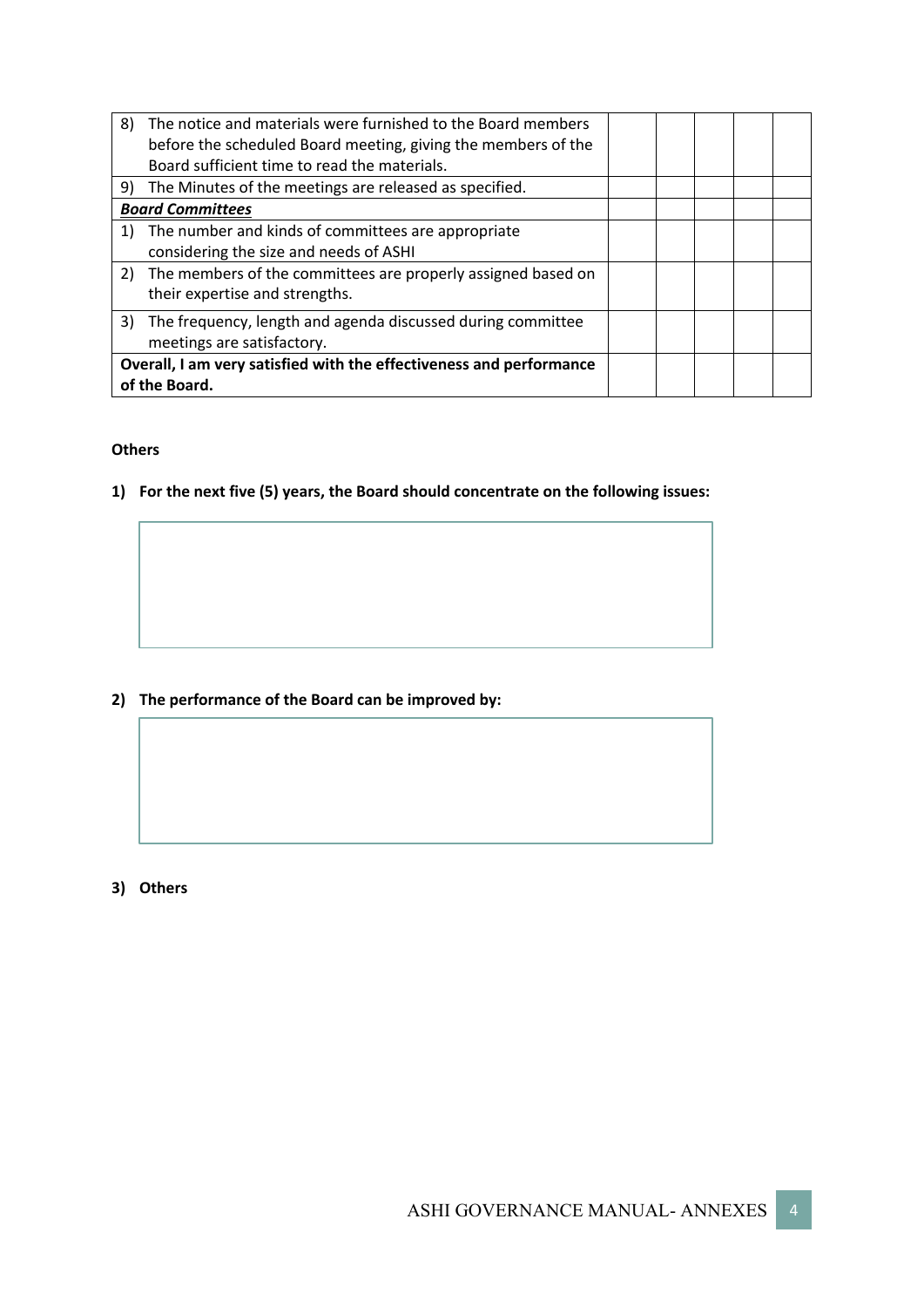Annex C: Conflict of Interest Disclosure Statement



# CONFLICT OF INTEREST POLICY: ACKNOWLEDGMENT AND FINANCIAL INTEREST DISCLOSURE STATEMENT

AHON SA HIRAP, INC. (the "Organization") follows a conflict of interest policy designed to foster public confidence in our integrity and to protect our interest when we are contemplating entering a transaction or arrangement that might benefit the private interest of a trustee, a corporate officer, our top management official and top financial official, or any of our key employees.

### **Part I. Acknowledgment of Receipt**

I hereby acknowledge that I have received a copy of the conflict of interest policy of Ahon sa Hirap, Inc., have read and understood it, and agree to comply with its terms.

\_\_\_\_\_\_\_\_\_\_\_\_\_\_\_\_\_\_\_\_\_\_\_\_\_\_ Date\_\_\_\_\_\_\_\_\_\_\_\_\_\_\_\_\_\_\_\_\_\_\_\_\_\_

Signature over printed name